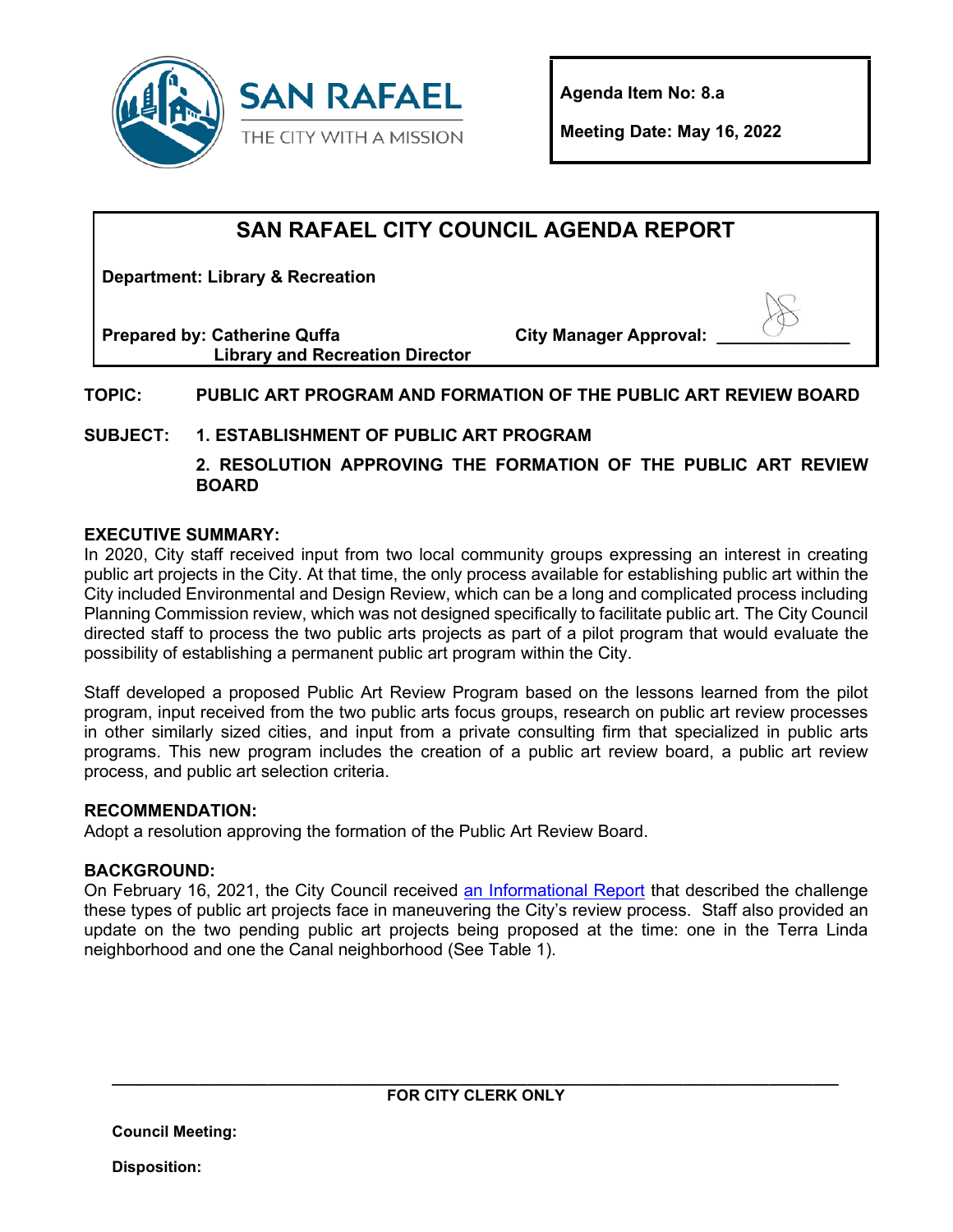| <b>TABLE 1: Public Arts Projects</b>                                     |                                                           |                                                                                                                              |                                           |
|--------------------------------------------------------------------------|-----------------------------------------------------------|------------------------------------------------------------------------------------------------------------------------------|-------------------------------------------|
| <b>Project</b><br><b>Proponents</b>                                      | <b>Proposed</b><br><b>Project</b>                         | <b>Additional Group Members</b>                                                                                              | <b>Proposed</b><br><b>Location</b>        |
| <b>Canal Arts Initiative</b>                                             | <b>Canal Mural</b>                                        | Canal Alliance, SR Chamber of Commerce,<br>Artworks Downtown, Marin Society of Artists,<br><b>Storek Studio/Architecture</b> | 3301 Kerner Blvd                          |
| <b>San Rafael Social</b><br><b>Justice Community</b><br><b>Art Group</b> | <b>Terra Linda</b><br><b>Public Art</b><br><b>Project</b> | Youth in Arts, San Rafael community<br>members                                                                               | Arbor Park<br>(Freitas & Las<br>Gallinas) |

In February of 2021, City Council adopted an ordinance amending San Rafael Municipal Code (SRMC) Section 14.25.040, allowing public art projects that undergo review through a separate review process to be exempt from Environmental and Design Review. The ordinance added the following language:

*Public art installations on public or private property approved through a City-established public art program. For purposes of this section (14.25.040), "public art" is defined as all forms of art including, but not limited to: sculptures, murals, mosaics, and fountains, which are located on the exterior of a publicly owned facility or on a privately owned property when such artwork is placed in a location intended to be visible to the general public*;

Through this amendment, the City Council authorized staff to proceed with a pilot public art review process for the two projects mentioned above. The pilot process included the formation of a temporary Public Art Advisory Group made up of local community art representatives, a member each of the Planning Commission and the Design Review Board, and a representative with diversity, equity & inclusion expertise. For the Terra Linda Public Art Project proposed for Arbor Park, a member of the Park & Recreation Commission was included as a member of the Advisory Group. The Advisory Group was created to discuss and provide feedback in a public forum on the two proposed public art projects and to provide an opportunity for members of the public to comment on proposed public art projects. The Advisory Group was an advisory body only and was formed in order to provide the City Council with their collective feedback on the public art projects that come forward during this pilot program. The City Council requested that staff provide an update on the effectiveness of the pilot program and a recommendation for establishing a permanent program.

#### **Process and Status of Pilot Art Projects**

#### *Canal Arts Initiative*

The Canal Arts Initiative includes a group of local volunteers, arts organizations and community-based organizations that serve the Canal neighborhood.

The group secured a grant from the [California Arts Council](https://arts.ca.gov/) to achieve the first major installation of color and art in Canal at 3301 Kerner Boulevard. The group worked with Canal Alliance, the Canal community, and local arts organizations to ensure the artistic concept for the mural was a community-driven process.

City staff then worked closely with the Canal Arts Initiative group members to assist with coordination and facilitation with City staff when needed. The proposed site was on the public facing wall of an existing Marin County building.

The Art installation was completed in July 2021, approximately five months after the City Council public art ordinance was approved on February 16, 2021. The completed art installation proved to be a successful community led effort that was funded, facilitated and administered primarily by the Canal Arts Initiative and its coalition of committed participants.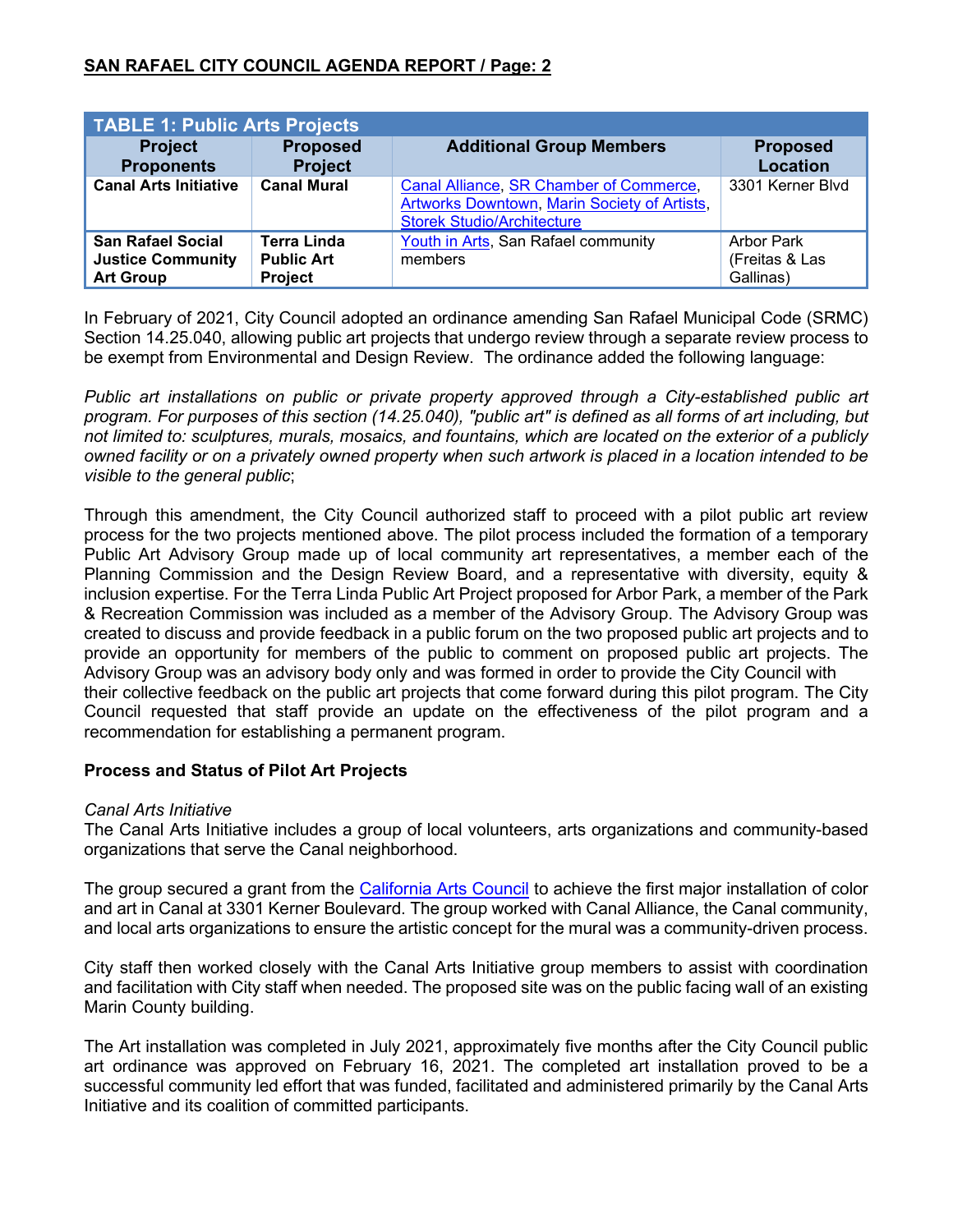#### **SAN RAFAEL CITY COUNCIL AGENDA REPORT / Page: 3**

*Canal Arts Initiative – Canal Mural*



#### *Terra Linda Social Justice Community Art Group*

The San Rafael Social Justice Community Art Group came together in fall 2020 in response to the chalk art mural created at the intersection of Manuel T. Freitas Parkway and Las Gallinas Avenue over the summer of 2020. The chalk mural, honoring the life of Breonna Taylor, was removed per City policy to keep public property clear of markings. A coalition of concerned citizens then organized together and created the group to work on a public art project.

The group is comprised of 11 arts and community members who live and work in San Rafael. In addition, the group partnered with [Youth in Arts](http://www.youthinarts.org/) (YIA), a San Rafael based non-profit to provide expertise, fundraising, and a youth component to the project. The project's focus was to create artwork that includes a positive message to celebrate the core themes of Justice, Equity, Diversity, and Inclusion (JEDI) through the lens of a Marin-based black, indigenous and people of color (BIPOC) perspective.

In addition, the group wanted to demonstrate that art is a representation of the collective community, to help community members heal, learn, and feel hope and unity. To that end, the creation of the art piece itself included an educational and awareness component.

The group selected Arbor Park, a small parkette at the southwest corner of the intersection of Manuel T. Freitas Parkway and Las Gallinas Avenue as the location for the artwork given its proximity to the chalk art mural mentioned above. Arbor Park is a City parkette (a small park) that consists of a few benches, a grass area, and a walking path. The park is highly visible to cars and pedestrians who travel in Terra Linda along Manuel T. Freitas, the main thoroughfare for the neighborhood.

A [Call for Artists](https://www.cityofsanrafael.org/documents/san-rafael-social-justice-community-art-group-purpose-and-call-for-artist/) was issued by the group on January 15, 2021. The group received several applications and selected an accomplished local artist, Orin Carpenter, to prepare the artwork. Along with YIA, Orin Carpenter mentored ten youth artists who collaborated on a mural that represented concepts around the words, "Liberty, Freedom, and Justice." The mural, which was unanimously approved by the City Council at the [August 16, 2021 City Council meeting,](https://www.youtube.com/watch?v=U5_0Oh05IKM&t=1394s) will be installed in a large public display to be exhibited across three large, upright panels in Arbor Park. The group has convened with City staff, an architect and a construction contractor to prepare Arbor Park for the installation of the mural display, which is in the final planning stages for installation.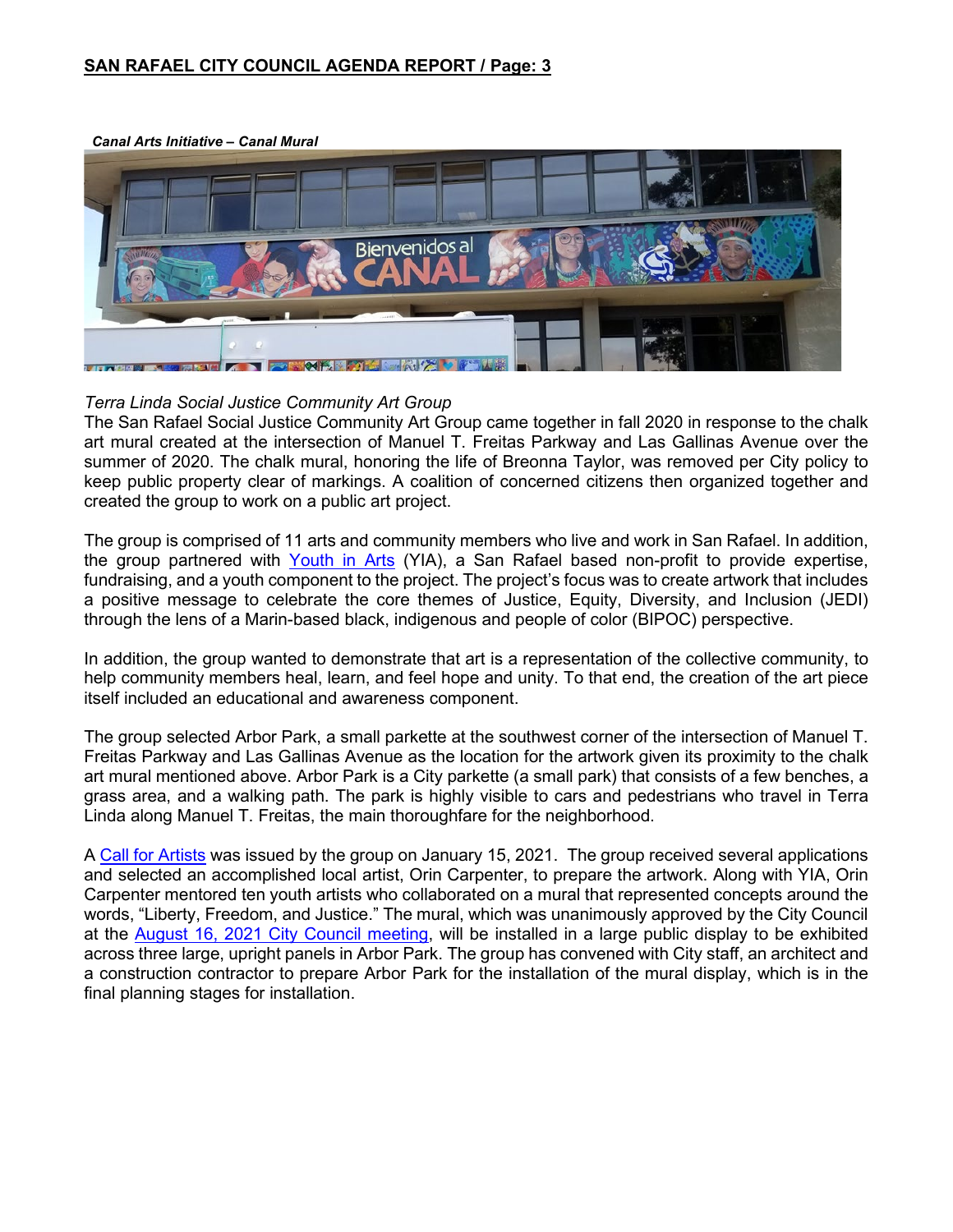#### **SAN RAFAEL CITY COUNCIL AGENDA REPORT / Page: 4**



*Mural that will be displayed in Arbor Park: "Regeneration"*

#### **ANALYSIS:**

As discussed in the background section, the City Council directed staff to proceed with processing two public arts projects as part of a pilot program. Staff developed the *Proposed Public Art Review Program* described below.

In an effort to determine the best approach to formalizing the pilot program, staff conducted focused group discussions in early 2022 with both community groups to receive input on the process that was followed during the pilot program. The following describes the input received from each of the focus groups.

#### *Canal Arts Initiative*

The Canal Arts Initiative focus group indicated that although the pilot project was successful, each of the many arts groups in San Rafael still require assistance from the City of San Rafael to complete more public art projects in the San Rafael community. Focus group participants indicated a lack of coordination in applying for public arts grants across the County, and that the lack of an official public arts board caused confusion. Participants noted that although the pilot project was a good first step towards a future public-private partnership, they hoped that the City of San Rafael could provide more financial assistance, grant writing and letters of support for public arts projects proposed by the many arts groups located in San Rafael.

Participants also requested that any structured, official public arts board be specific about how it will incorporate and review public art proposals that reflect the diversity of all of San Rafael's community members. Several participants noted that any proposed board should include artists with the technical experience and understanding on how to execute a successful public arts project such as a large-scale mural, sculpture or integrated architectural or landscape architectural work.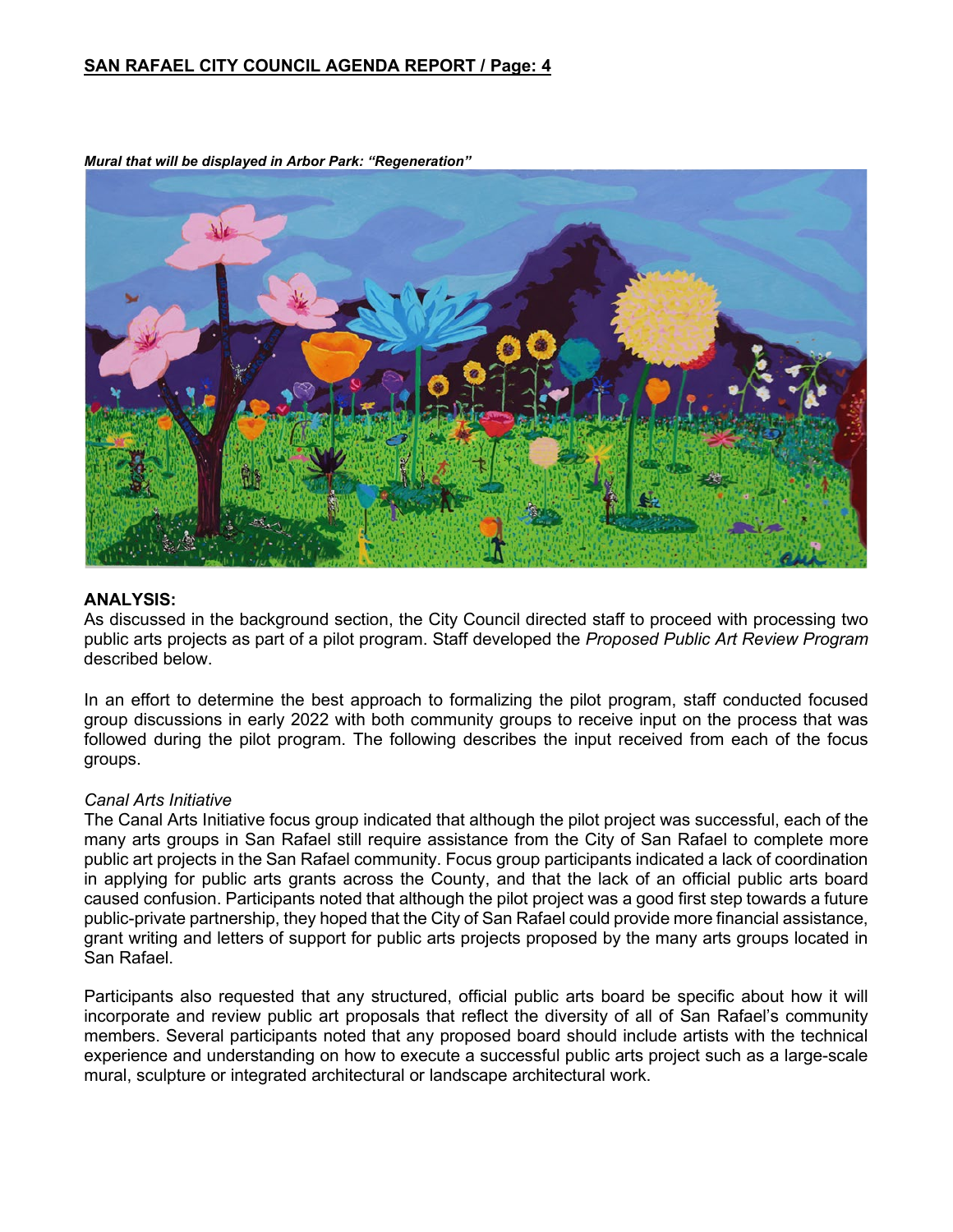#### *Terra Linda Social Justice Community Art Group*

Participants were grateful and appreciative of the quick responsiveness from City staff in response to community requests to respond to social justice issues that had occurred in cities nationwide in 2020. Participants expressed how much they value the partnership with City staff and local arts groups and felt the project to be a powerful unifying force in the community that they are eager to celebrate and commemorate for years to come. Several participants noted that the success of the project was directly correlated with the integral collaboration with one local arts nonprofit (Youth in Arts), and that additional resources from other local arts-based nonprofits could facilitate more public art projects.

Although most participants in the group were not professional artists or involved directly in the arts, the group did raise funds to commission a local artist, who helped the youth create a mural consistent with the group's identity and message. The commissioned artist was very grateful and appreciative of the City's efforts to guide the project through the complicated steps of commissioning public art in the City, and for respecting several local artists' time and artistic direction.

Participants requested a future list of preapproved sites or potential locations for future projects and requested City sponsorship for grants. Several members also noted the need to intentionally include diverse stakeholders from across the City of San Rafael. Participants also requested City assistance for venues to showcase art, as well as the request to partner in beautification efforts in Downtown or in empty storefronts. Each of these suggestions and takeaways were considered by staff and taken into consideration in the proposed public arts program.

#### **Public Art Programs - Research from other Cities**

Of the cities in Northern California that currently operate a public arts program, staff selected ten that were most comparable to San Rafael in terms of size and/or geography and that had a well-developed public art process. Staff gathered a range of information on existing programs, including: the make-up of different types of governing bodies, what types of policies and documents are used for planning and decision-making, which City departments administer the public art programs, what is involved in the review process for public art projects, potential funding sources, and criteria used for reviewing public art proposals.

#### **Consulting Firm Recommendations**

The City hired Cultural Planning Group (CPG), an organization that specializes in public art planning on the development of the proposed Public Art Review Program. CPG has significant experience in all aspects of public art planning, including developing a new program, creating a master plan for an existing program, and defining the future for a mature, successful program.

Staff worked with CPG to develop a proposed Public Art Review Program that incorporates best practices and lessons learned from CPG's experience in the field. CPG provided significant input to the design of the program. Specifically, CPG's recommendations addressed the following areas:

- Definitions of Public Art
- Public Art Review Board roles and responsibilities, authority, membership criteria, and meeting frequency
- Selection Guidelines, including project readiness, community engagement, maintenance, and design requirements
- Establishing a timeframe for all projects, with the understanding that all artwork installed on public property will be considered temporary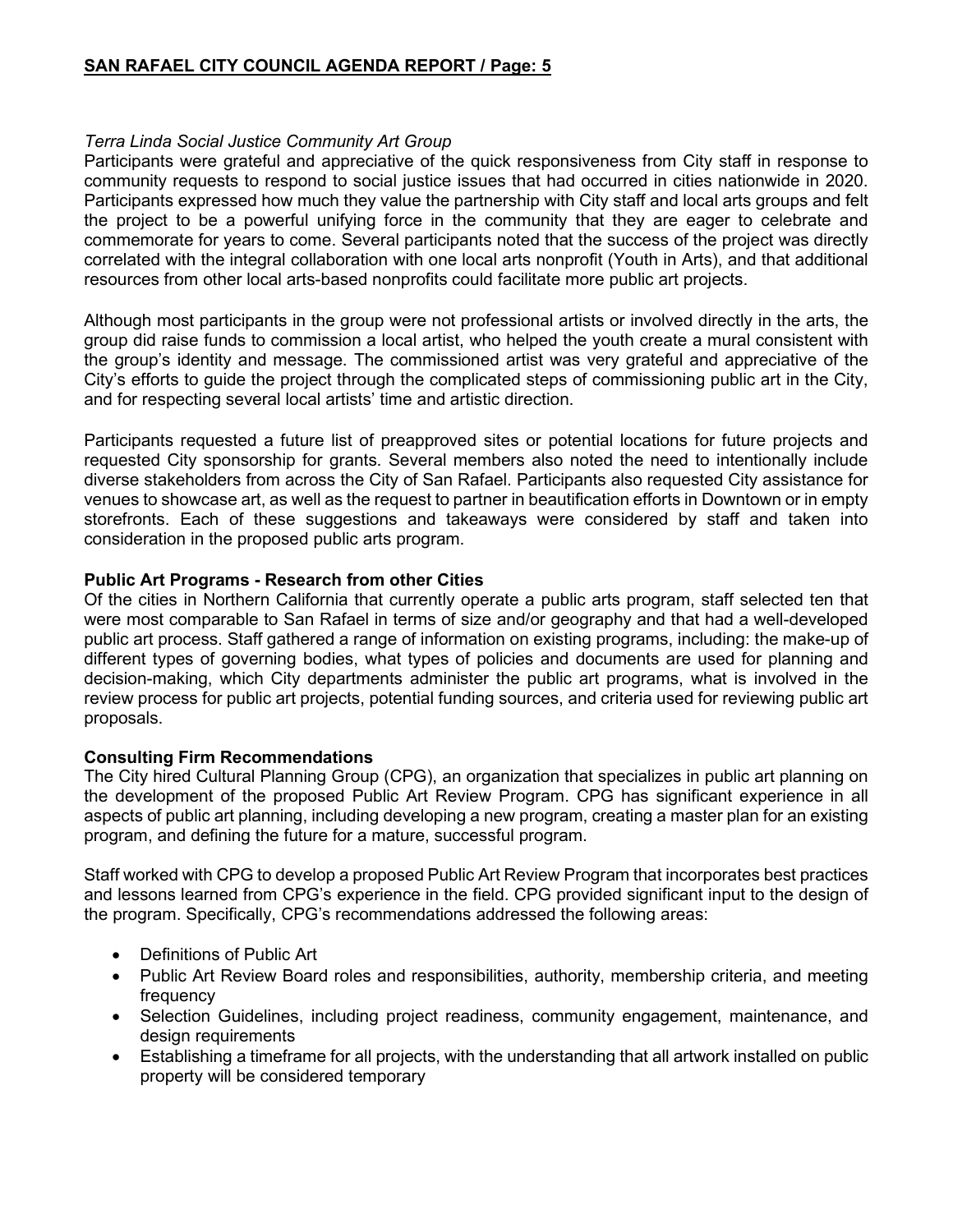## **SAN RAFAEL CITY COUNCIL AGENDA REPORT / Page: 6**

CPG noted that considering all artwork to be temporary is a novel approach that provides a number of benefits and flexibility, particularly given that the City will not be purchasing or funding the artwork. Since this is a new approach the guidelines may need some adjustments and updates in various areas as the city goes through implementation.

#### **Proposed Public Art Review Program**

Staff proposes the establishment of a program that includes a public art review board, a public art review process, and creation of public art selection criteria as described below.

#### *Establishment of Public Art Advisory Board*

Staff recommends establishment of a Public Art Review Board (Board) that would serve as an advisory board. Their primary responsibilities would be to oversee the public art review process and to advise the City Council on selection of public art. The Board would be staffed by the Library and Recreation Department. Membership would consist of 5 members, including one (1) Design Review Board Member, one (1) Park & Recreation Commissioner, and three (3) at large voting members. In addition, individual councilmembers will participate as a non-voting liaison when public art is proposed within that councilmember's district.

The Board would meet quarterly and would be responsible for providing recommendations to the City Council regarding long-term (greater than one year) public art installations and for approving applications for temporary (one year or less) public art exhibitions. Attachment 3 provides more detail on the roles, responsibilities, and selection criteria and process for Board members.

### *Establishment of a Public Art Review Process*

The Public Art Review Process would be used to review all art projects proposed for property that is owned, occupied, or managed by the City. Applications would be accepted on a rolling basis and would be required to be submitted eight (8) weeks prior to a publicly noticed Board meeting.

The below flow chart outlines the steps in the proposed Public Art Review Process.

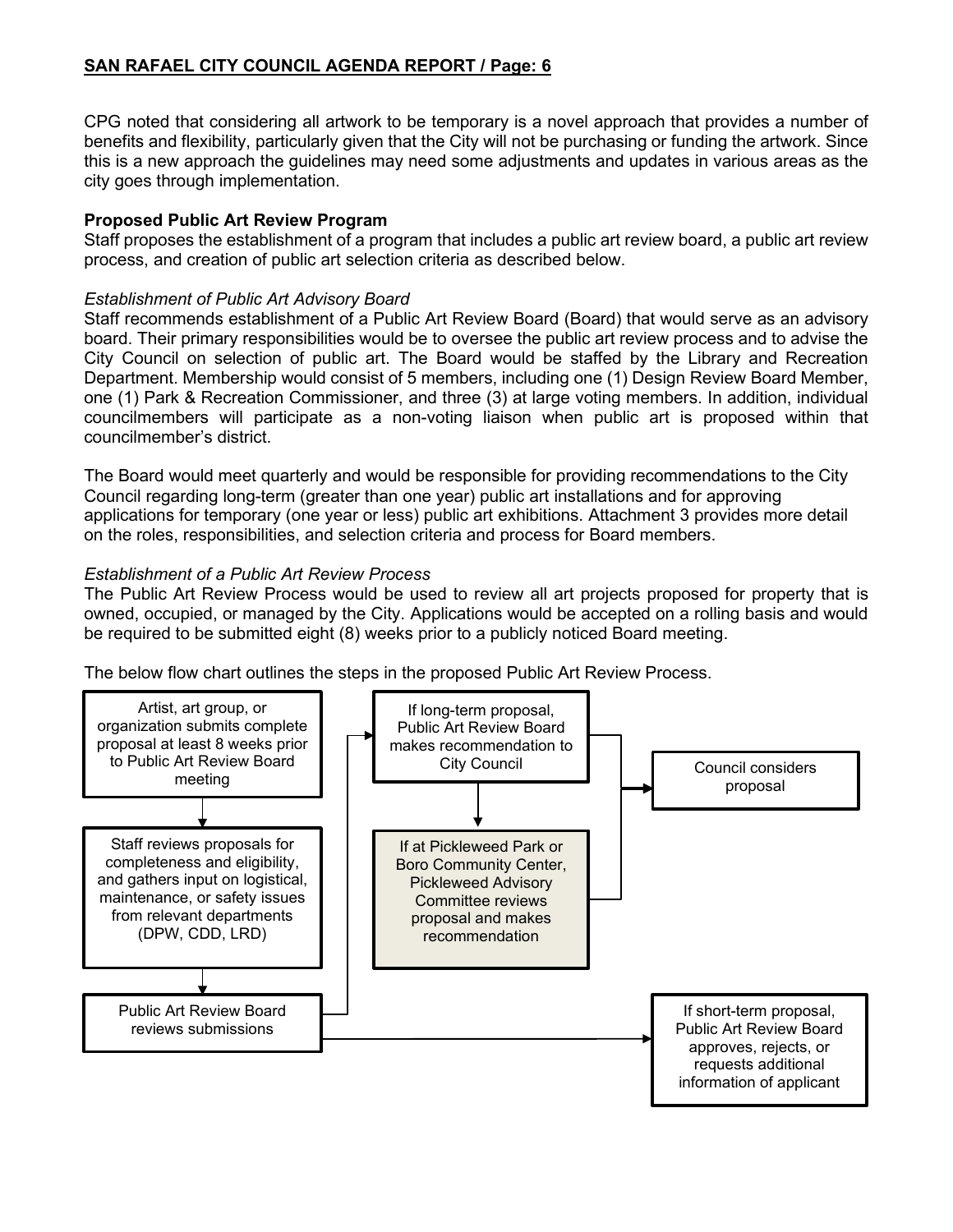#### *Establishment of Public Art Selection Criteria*

The proposed Public Art Review Guidelines established a set of criteria by which the Board would review public art projects and base their recommendations. These criteria provide transparency in the decisionmaking process and ensure the community understands what is required of successful public art applications.

The criteria include:

- Project readiness
- Qualification of artist(s), artist teams, or project manager
- Funding
- Community Engagement
- Maintenance
- Design
- Diversity

Attachment 3 (Proposed Public Art Review Guidelines) provides greater detail as to what the Board would be looking for in each of these criteria. It is important to note that the majority of the criteria address issues of feasibility and logistics and the focus of the Board's decisions will be based on the ability of the applicant to successfully complete the project, efforts made to solicit support from the surrounding community, the maintenance requirements, and the appropriateness of the project for the given site. The criteria that address the content of the artwork prohibit themes interpreted as derogatory as to race, religion, sexual orientation, natural origin, or physical or mental disability; those that contain subject matter that is religious, sexual, or that promotes a political candidate or includes political text; and content considered obscene or indecent.

#### *Implementation*

If approved by the City Council, staff will quickly open a recruitment for the at-large members and work with the Design Review Board and Park & Recreation Commission to select members for the Public Art Review Board. Assuming sufficient applications are received, it is estimated that the recruitment and selection process would take approximately six to eight weeks. Based on that timeline, staff would target a date in late July or early August for the first meeting of the Board.

Once the Board is developed, receiving applications, and implementing the proposed review process, staff and Board members will regularly evaluate the program to determine if there are opportunities for it to be adapted or strengthened. As this is a new program for the City, the implementation will be a continuous learning process and staff expect to iterate on the program design in future years.

#### **COMMUNITY OUTREACH:**

Community outreach was conducted for both public art projects. Notices were sent to residents and businesses within 300 feet of the proposed project sites at Arbor Park and in the Canal neighborhood. Signs were also posted at these sites with additional information regarding the upcoming public hearing. This allowed opportunity for public involvement, however, neither project resulted in much public participation other than participation from members of the focus groups.

For the development of the Public Art Review program, the City conducted focus groups with organizations and individuals that participated in the two pilot projects to receive input/feedback on the process and recommendations for establishing a permanent public art program. The draft Public Art Review Guidelines were also shared with these groups and their input received to date has been incorporated into the proposed program.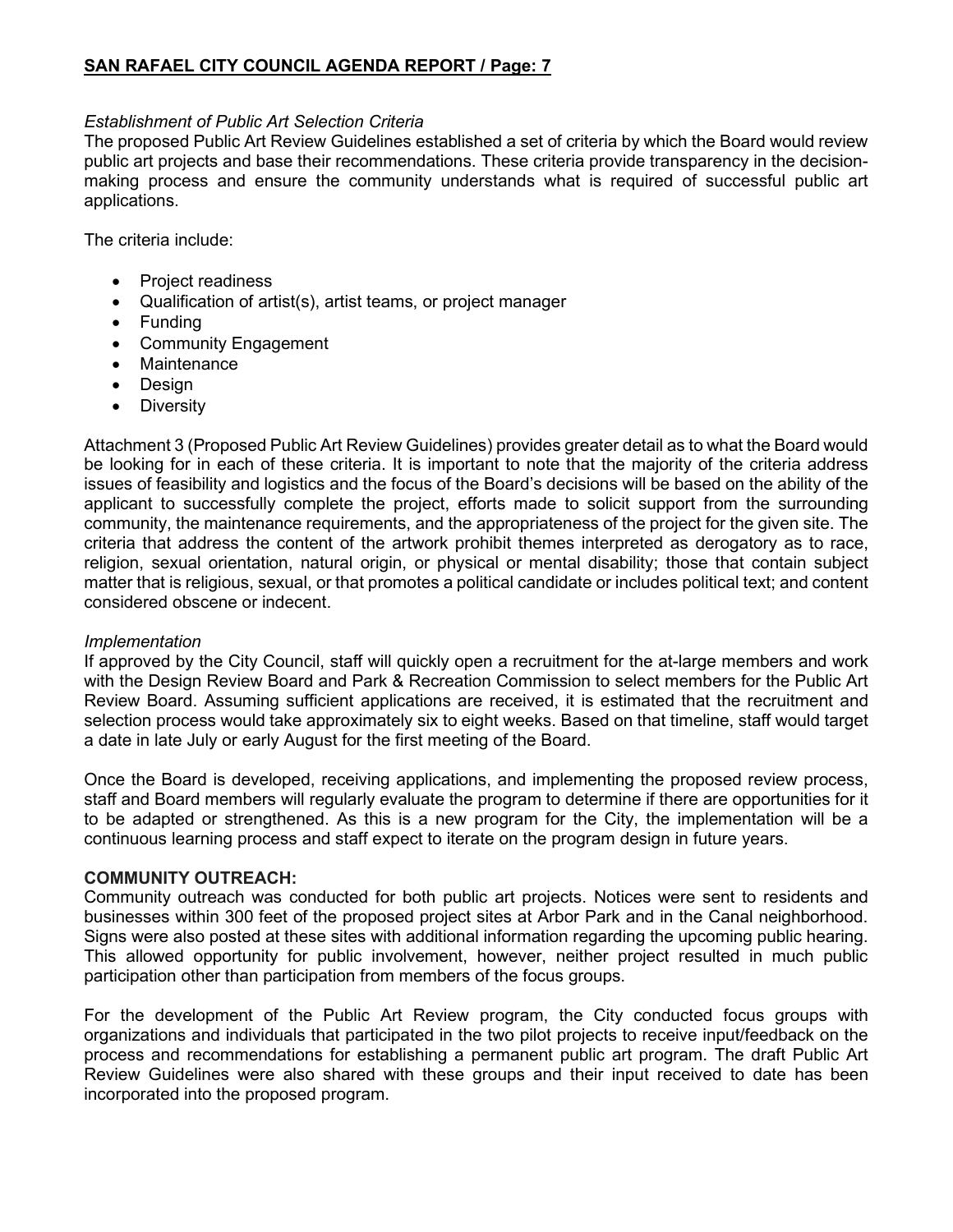Additionally, the program itself requires that applicants conduct outreach to the communities surrounding project locations, utilizing a tiered approach depending on the longevity and location of the proposed art projects. Further, depending on the size and scope of the application, staff will determine if further outreach is necessary prior to the Public Art Review Board meetings.

## **FISCAL IMPACT:**

While this action will require existing staff time for the review of applications and the administration of the Public Art Review Board, there is no predicted budget impact as the program is currently designed.

### **OPTIONS:**

The City Council has the following options to consider on this matter:

- 1. Approve the resolution as proposed.
- 2. Approve the resolution with modifications.
- 3. Direct staff to return with more information.
- 4. Take no action.

## **RECOMMENDED ACTION:**

Adopt a resolution approving the formation of the Public Art Review Board.

## **ATTACHMENTS:**

- 1. Resolution
- 2. Exhibit A to the Resolution: Public Art Review Board Bylaws
- 3. Proposed Public Art Review Guidelines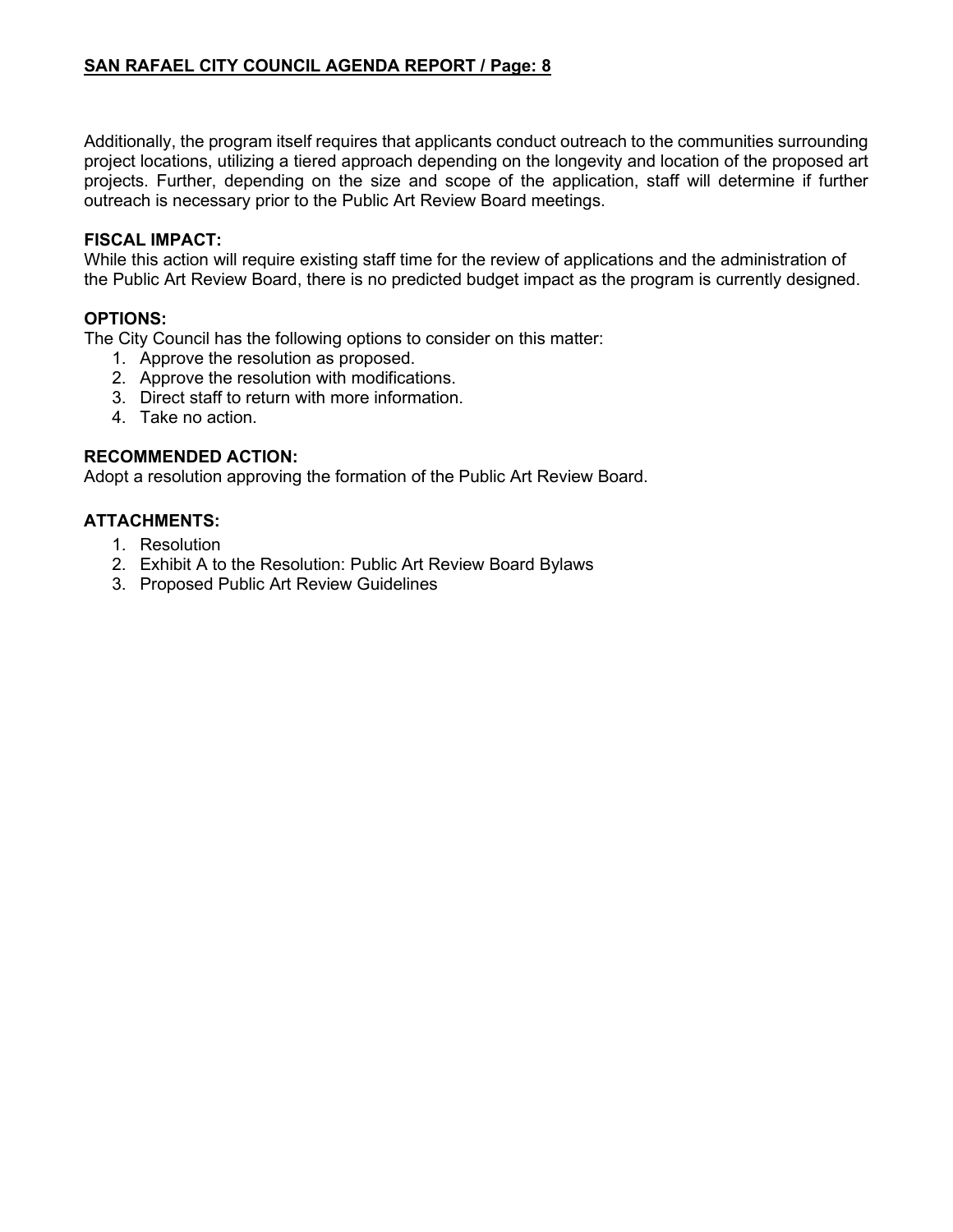#### **RESOLUTION NO.**

#### **RESOLUTION OF THE CITY COUNCIL OF THE CITY OF SAN RAFAEL APPROVING THE FORMATION OF THE PUBLIC ART REVIEW BOARD**

**WHEREAS,** on February 16, 2021, the City Council received a report regarding Public Art Projects in the Terra Linda and Canal Neighborhoods and a proposed path for reviewing public arts projects as part of a pilot public arts program; and

**WHEREAS**, on February 16, 2021, the City Council also adopted an ordinance amending San Rafael Municipal Code, (SRMC) Section 14.25.040 to provide an avenue for exempting from Environmental and Design Review, certain types of public art installations that are approved through a City-established public art program; and

**WHEREAS**, subsequent to the Council Action, the City began processing two public art projects: Terra Linda Public Art Project and the Canal Mural Project; and

**WHEREAS**, the City worked with the two public art projects to pilot a review process and to develop a streamlined public art review program; and

**WHEREAS**, staff have gathered lessons learned from the pilot processes, conducted research on public art programs in other cities, and engaged a consultant that specializes in public art programs to develop a Public Art Program designed to meet the current needs of the City of San Rafael; and

**WHEREAS**, a critical component to the development of a Public Art Program is the establishment of a Public Art Review Board with clear and transparent criteria for the review of public art; and

**WHEREAS**, on May 16, 2022, the City Council held a duly noticed public meeting and was presented a proposed framework for establishing a permanent public arts program within the City, and accepted public testimony; and

**WHEREAS**, the City Council, finds that establishment of a public arts program is consistent with the Arts and Culture Element of the General Plan including the following policies:

- Policy AC-1.1: Cultural Center of Marin Continue to promote San Rafael as the hub of arts and culture in Marin County.
- Policy AC-1.2: Arts Programming Encourage and support an array of cultural arts programs and activities addressing the needs and interests of the whole community
- Policy AC-1.3: Partnerships Promote and strengthen partnerships and collaborative arts programming with local artists, schools and institutions of higher learning, community-based organizations, the County of Marin, the private sector, and non-profit arts organizations.
- Policy AC-1.4: Inclusive Activities Encourage activities, entertainment and events that reflect San Rafael's diverse cultural heritage and population. Programming should be inclusive of all ages, ethnicities, genders, abilities, and socioeconomic groups. Participation in the arts should be supported as a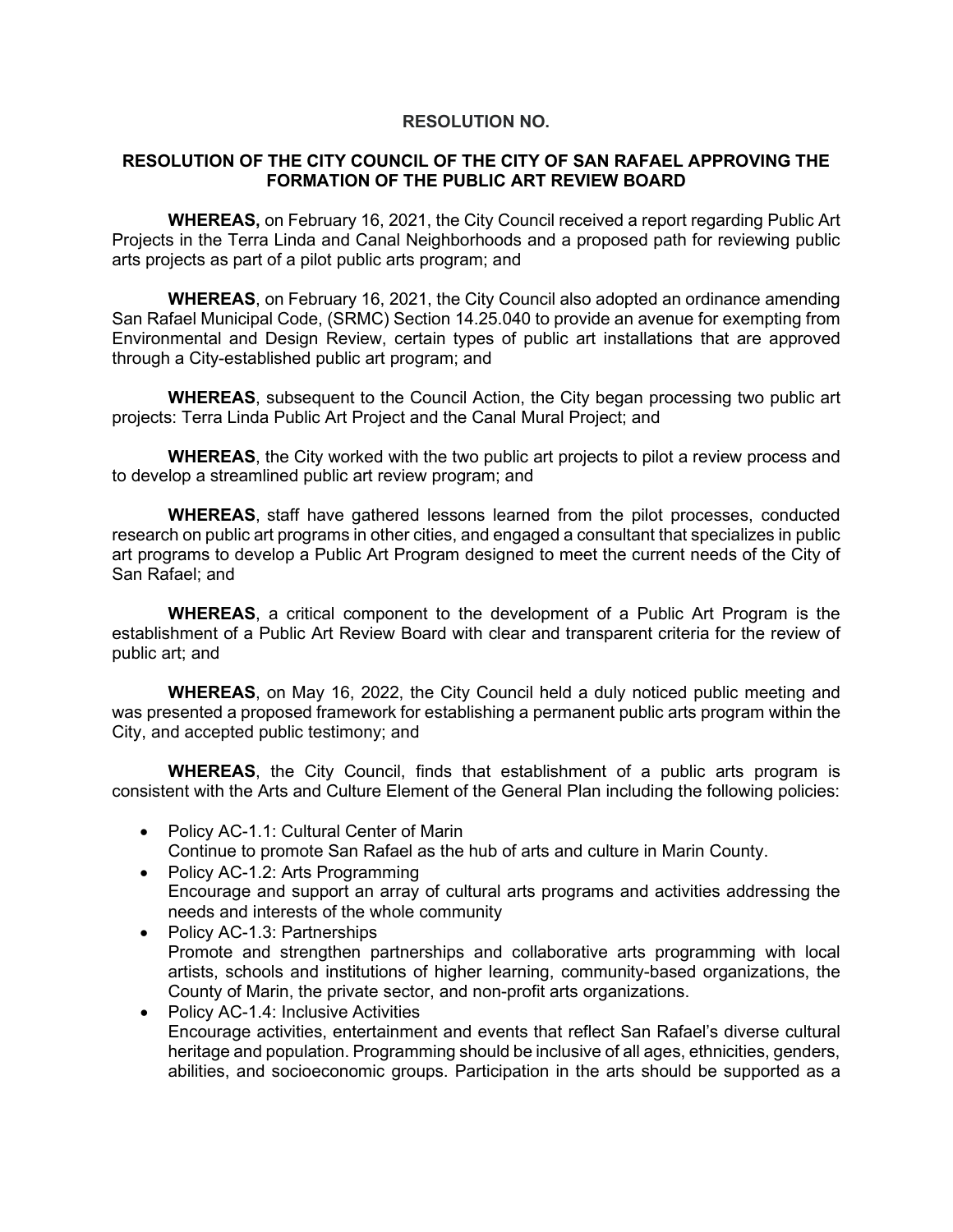way to promote intercultural understanding, and to bridge differences and forge unity. All residents should have access to arts and cultural activities.

- Policy AC-1.5: Public Art Promote a stimulating and engaging environment through the greater display of public art, including both temporary and permanent works. Locations throughout the city should be considered.
- Policy AC-1.6: Space for the Arts Encourage and promote the creation of public and private arts and cultural space in the city, such as galleries, theaters, indoor and outdoor performance spaces, music venues, and cultural centers.
- Policy AC-1.9: Arts-Supportive Environment Create an environment that is supportive to arts professionals.

 **NOW, THEREFORE BE IT RESOLVED**, that the City Council of the City of San Rafael hereby establishes the Public Art Review Board and establishes the responsibilities and duties of the Public Art Review Board members as specifically delineated in Exhibit "A" attached hereto and incorporated herein.

**BE IT FURTHER RESOLVED**, the City Manager or their designee is authorized to approve contracts, waivers, insurance, and other documentation needed to implement the program.

**I, LINDSAY LARA**, Clerk of the City of San Rafael, California, hereby certify that the foregoing resolution was duly and regularly introduced and adopted at a regular meeting of the Council of the City of San Rafael held on the 16<sup>th</sup> day of May 2022, by the following vote, to wit:

**AYES: COUNCILMEMBERS:**

- **NOES: COUNCILMEMBERS:**
- **ABSENT: COUNCILMEMBERS:**

#### $\mathcal{L}=\{1,2,3,4,5\}$ **LINDSAY LARA, City Clerk**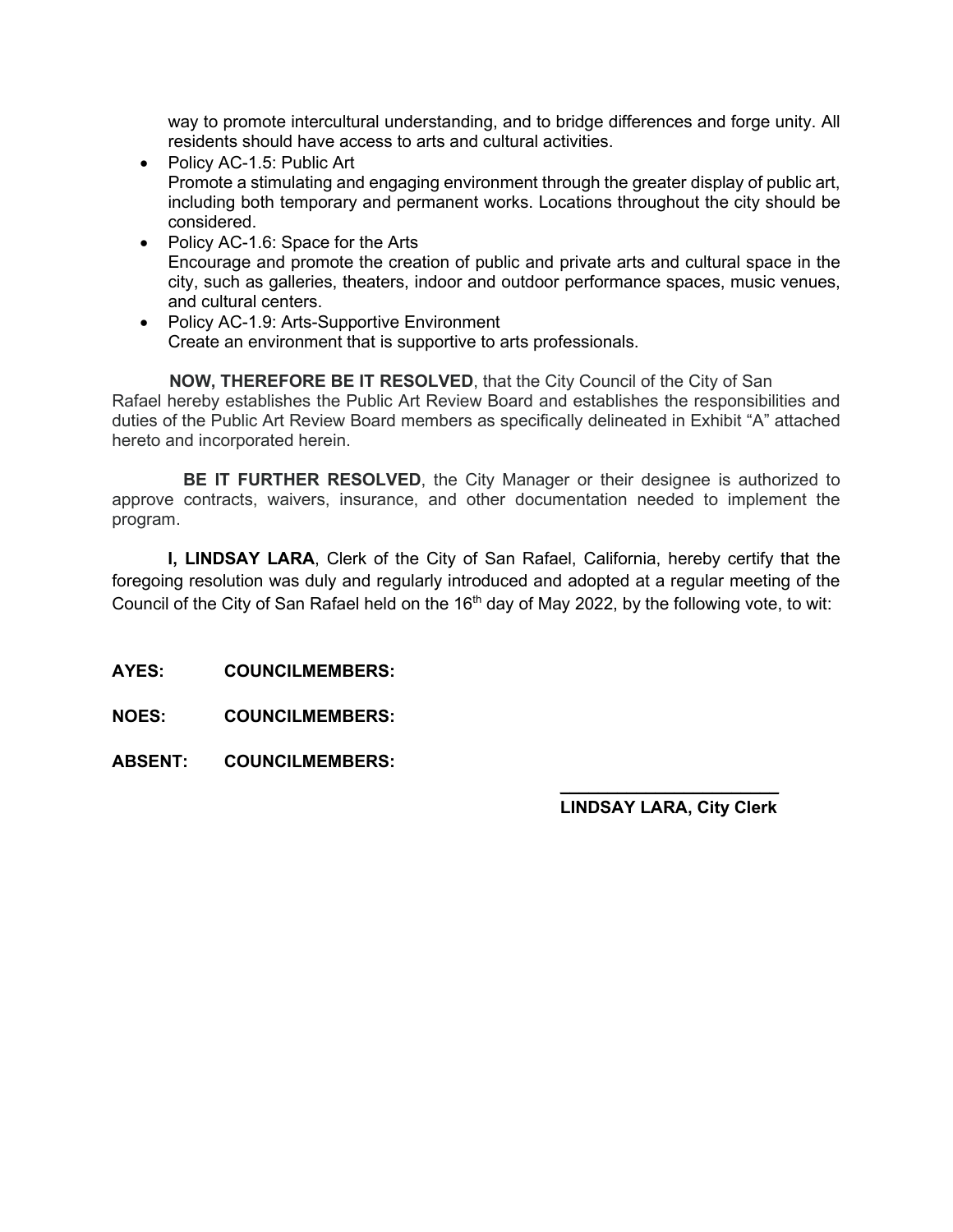## **PUBLIC ART REVIEW BOARD BYLAWS**

## **ARTICLE I. NAME AND PURPOSE**

**Section 1.1. Name.** The name of this body shall be the City of San Rafael Public Art Review Board, hereinafter referred to as the "Public Art Review Board," or the "Board."

**Section 1.2. Purpose.** The Public Art Review Board's purpose is to help administer the public art review process and to advise the City Council on public art installations.

**Section 1.3. Committee Responsibility.** The Public Art Review Board's authority over long-term art proposals (greater than one year) is advisory only and the Board will issue a recommendation to City Council to approve or reject a proposal. For shortterm art proposals, the Public Art Review Board has the authority to approve exhibitions. At staff's discretion, certain short-term projects may be required to obtain City Council approval, depending on project impact.

The Public Art Advisory Committee's responsibilities shall be in accord with these Bylaws, as amended from time-to-time by the City Council.

The responsibilities and duties of the Public Art Review Board shall be as follows:

- 1. Work with Staff in the review and approval of public art projects.
- 2. Review all proposals for public art and recommend select projects to City Council for approval.
- 3. Monitor the overall development of public art projects, encouraging balance over time with respect to background, gender, and other identities of artists selected and also with respect to styles of expression, media, and genre.
- 4. Provide opportunities for community input and resident participation.
- 5. To use the following Public Art Review Criteria in evaluating all public art proposals:
	- a. Project Readiness: Projects can demonstrate readiness through completeness of design, skill/experience of the artist(s) or project manager(s), secured funding for art piece and cost of installation, successful community engagement, identification of an appropriate site, and proposed schedule. The Public Art Review Board may encourage an applicant to reapply, if they deny a proposal as not sufficiently ready but with specific promise to demonstrate future readiness.
	- b. Qualifications: Artists, artist teams, or project manager must be able to demonstrate, through past work – as evidenced in a resume, portfolio, and reference – their ability to create quality artwork and act with the utmost professionalism. In most cases, artists have considerable training and experience working professionally at and have been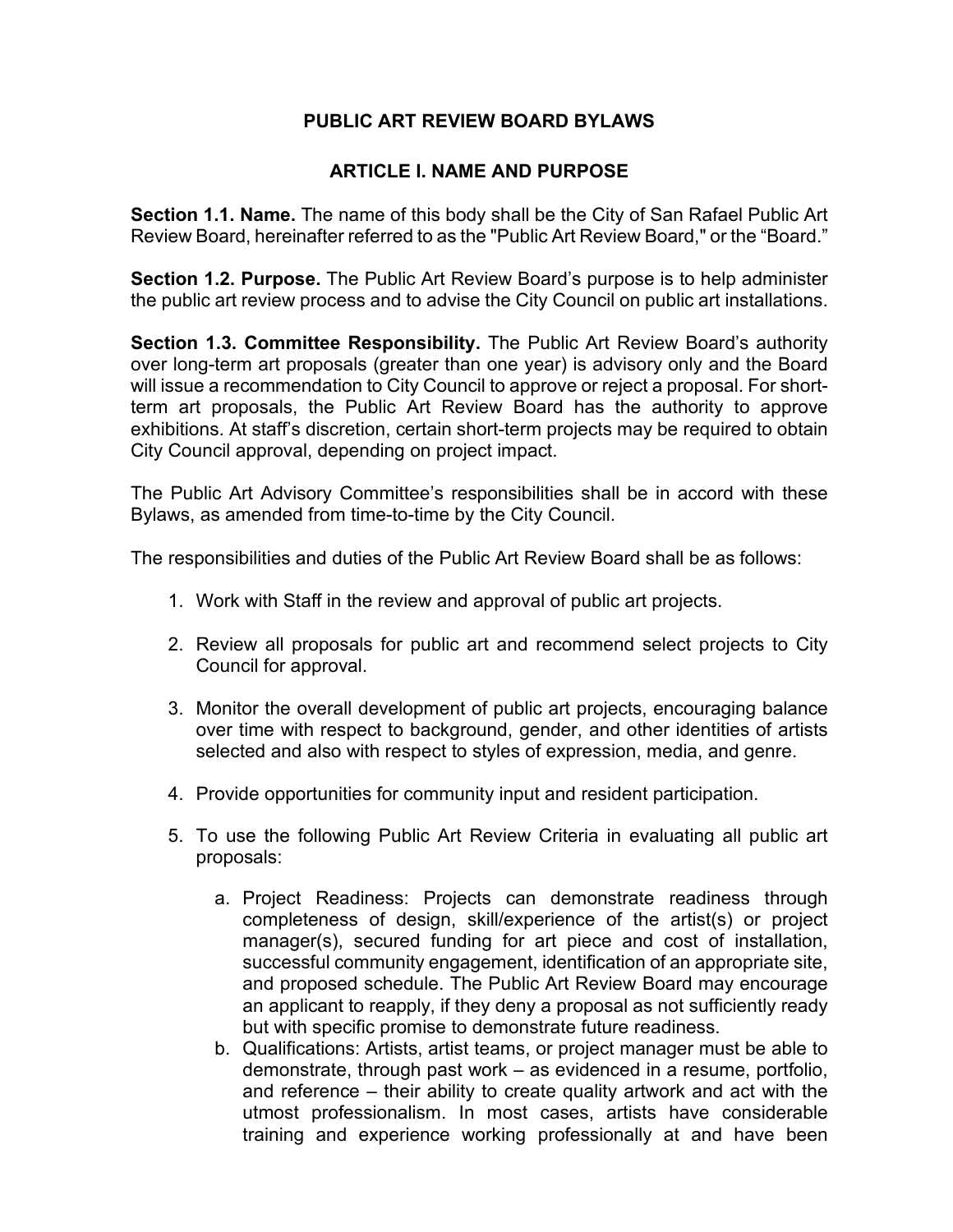compensated for their art. For certain projects, the City will consider emerging or non-professional artists, who are working under the guidance of a professional mentor or art teacher.

- c. Funding: Projects should have a funding source identified and project implementation will be contingent upon receipt of full funding for the project. The City does not provide project funding for public art.
- d. Community Engagement: Proposed projects that have completed their own public engagement process will be prioritized.
	- i. For long-term projects (installation planned for more than one (1) year): A minimum of one (1) public meeting and three (3) letters of support are recommended. Successful public meetings might involve the local homeowner's association (HOA), neighborhood associations, or business owners. The Public Art Review Board must be informed of these meetings ahead of time and allowed to opportunity to attend.
	- ii. For short-term projects that are viewable within the public rightof-way: A minimum of two (2) letters of support is recommended.
	- iii. In both instances, it is recommended that one of the letters of support be from the local homeowners' association (HOA) or neighborhood association, if applicable.
	- iv. Short-term projects inside a public facility are not required to conduct community engagement, outside of that undertaken through the Public Art Review Board process.
- e. Maintenance: Works of art will have reasonable maintenance requirements and these requirements shall be compatible with routine City maintenance procedures. For projects that require more maintenance than current City budgets and staffing allow or a specific expertise, the project must set aside sufficient maintenance funding for the duration of the project and must develop an agreement for maintenance to be performed by private parties, as approved by City staff.
- f. Design: Works of art will be designed in consideration of the relevance and appropriateness of the work to the context of the site and in alignment with public safety and decency.
	- i. The artwork will not portray themes that may be interpreted as derogatory as to race, religion, sexual orientation, natural origin, or physical or mental disability. The artwork will not contain content, signage, names, logos, or subject matter that could be construed as advertising or as religious or sexual in nature nor will it promote a political candidate or include political text. Any content considered obscene or indecent by community standards will be denied.
	- ii. The design of the artworks will take into consideration issues associated with public spaces such as security, theft, vandalism, etc.
	- iii. The design of the artworks will consider the specific needs and use patterns of the public space in which they will be located. For example, in parks, works of art will not block critical view corridors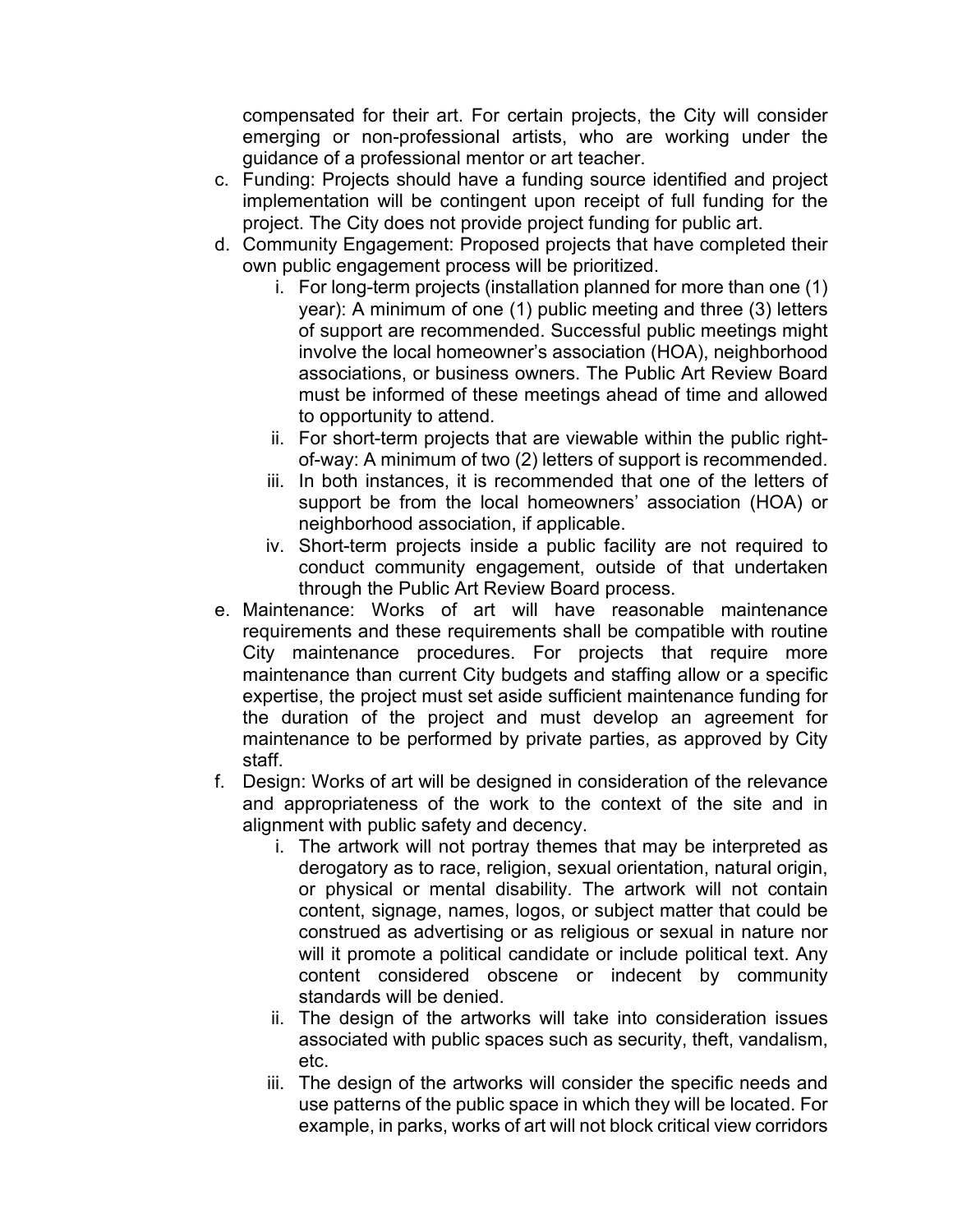or impede public usage of key open space.

g. Diversity: Artists and the City's public art collection should reflect the diversity of San Rafael's community. The Public Art Review Board shall monitor the overall development of public art projects, encouraging balance in the City's collection over time with respect to background, gender, and other identities of artists selected and also with respect to styles of expression, media, and genre.

## **ARTICLE II. MEMBERSHIP**

**Section 2.1. Number of Members.** The Public Art Review Board shall consist of five (5) voting members as follows: three (3) at-large members, one (1) representative from the Design Review Board, and one (1) representative from the Park and Recreation Commission. The Councilmember in whose district the public art is proposed will participate as a non-voting liaison to the City Council as part of the selection process.

**Section 2.2. Eligibility.** Members of the Committee shall be at least 18 years of age and reside within the City limits. The three (3) at-large members shall reflect the diversity of San Rafael, with professional qualifications in the visual arts and/or civic design, such as artists, architects, landscape architects, arts educators, arts administrators, urban designers, urban planners, or owners/managers of a creative business.

**Section 2.3. Compensation.** Committee members serve without compensation.

**Section 2.4. Appointment of Committee Members.** The representatives from the Design Review Board and the Park and Recreation Commission will be selected by the Design Review Board and the Park and Recreation Commission, respectively, on a biannual basis. The at-large members will be selected by the City Council.

**Section 2.5. Terms of Appointment.** The at-large Board members will serve a maximum of two (2) four (4) year terms. The representatives from the Design Review Board and the Park and Recreation Commission shall serve a term of two (2) years, but not more than two consecutive terms. However, if there is a vacancy, the Design Review Board and the Park and Recreation Commission have the authority to extend the current representative's term at their discretion. Board Members serve at will and are subject to appointment and/or removal at the discretion of City Council.

**Section 2.6. Absence and Removal.** An unexcused absence from two (2) consecutive Committee meetings without notification to the Staff Liaison, or six absences (whether excused or unexcused) in any term, shall be considered a voluntary resignation from the Committee. Committee members who had previously resigned may be eligible for reappointment to the Committee.

**Section 2.7. Conflict of Interest.** A member of the Board who has a financial, business, familial or romantic relationship regarding a matter coming before the Board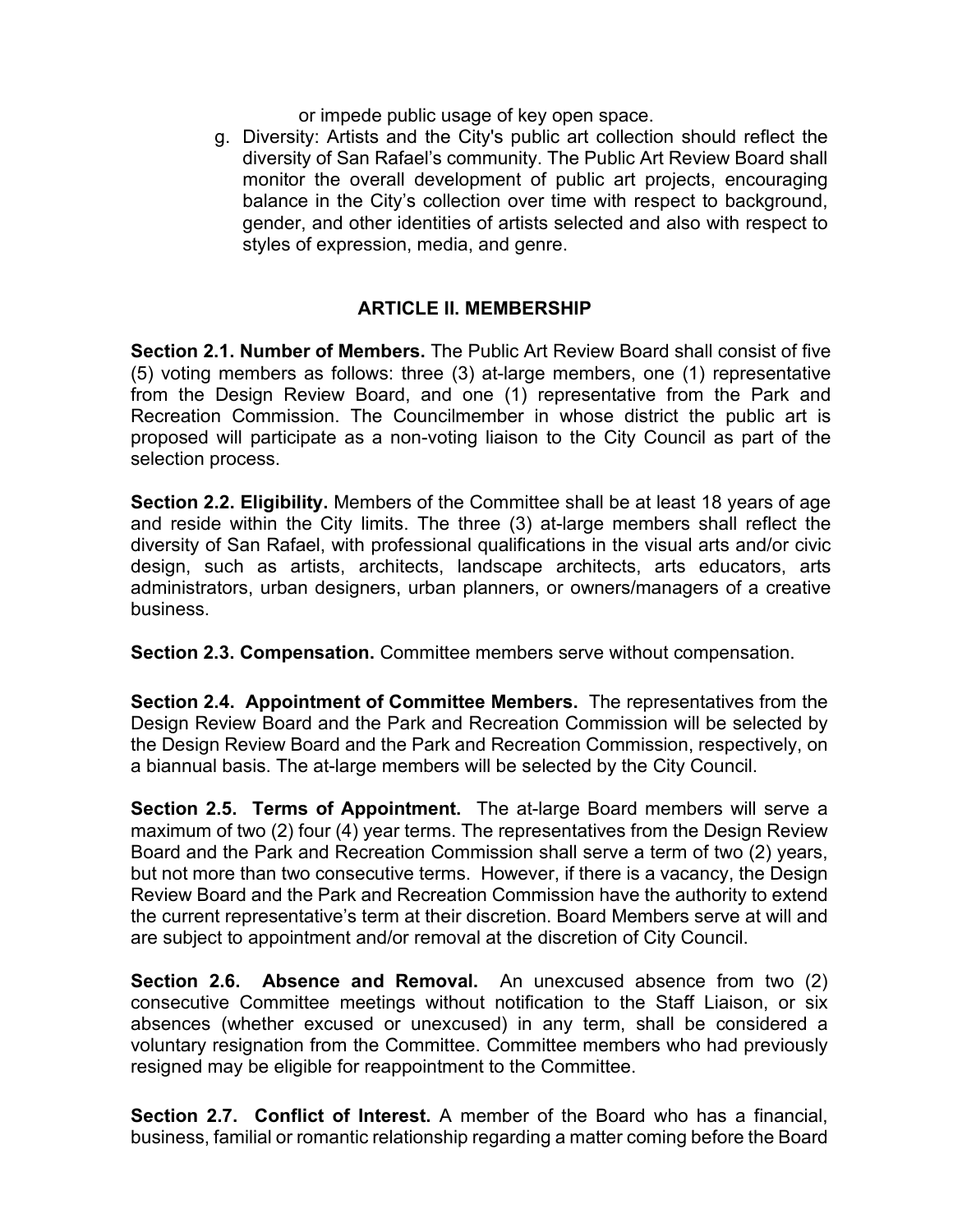shall disqualify themself from all participation in that matter.

## **ARTICLE III. MEETINGS**

**Section 3.1. Time and date of Regular Meeting.** Notification of meeting place, date, and time shall be rendered to the public through posting on the City of San Rafael website. Public meetings shall be held a minimum of four (4) times per year but may meet more frequently or on an ad hoc basis, as needed. Quarterly meetings shall be scheduled annually with the quarterly meeting schedule for the upcoming year will be set by November of the previous year.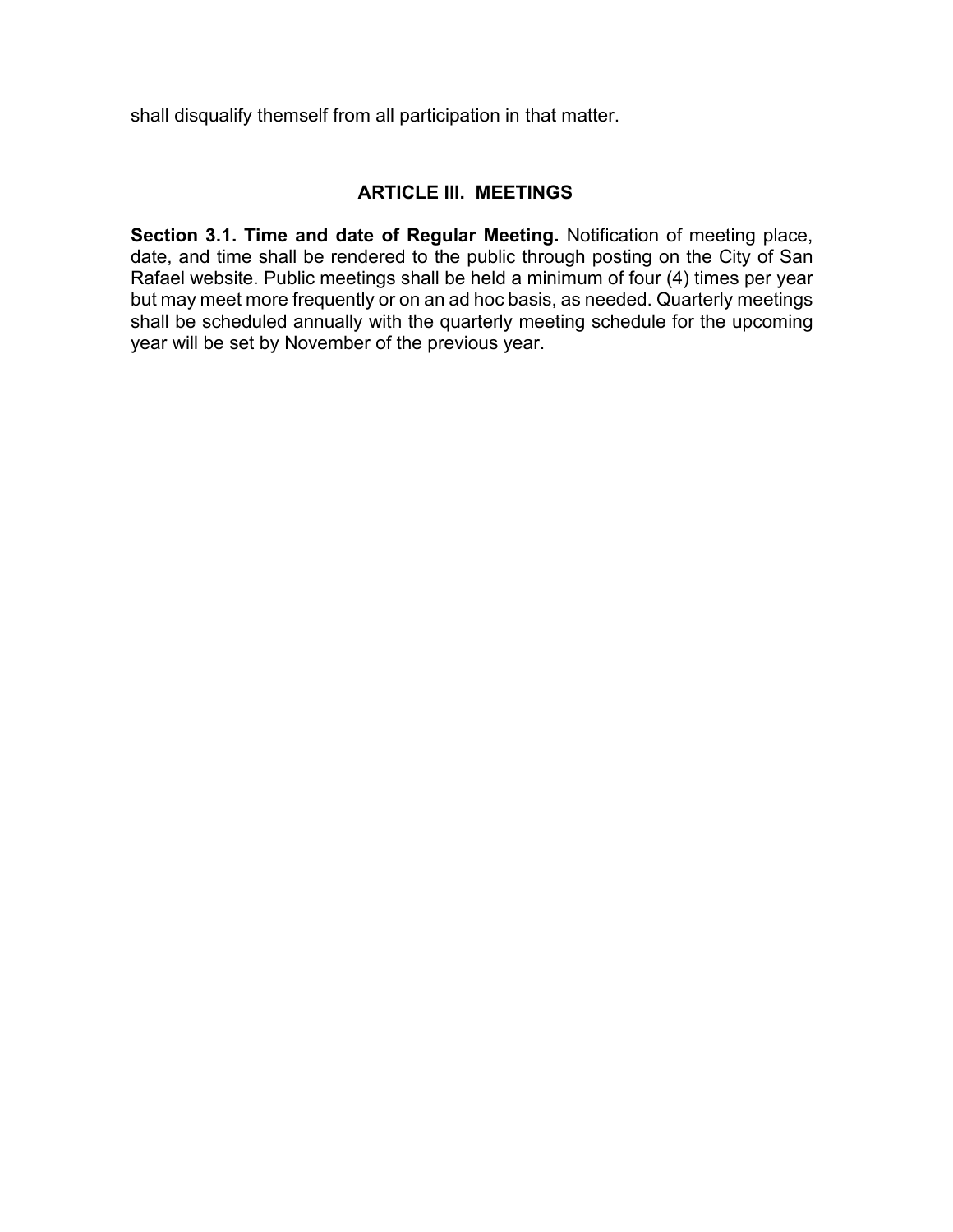## City of San Rafael

# Public Art Review Guidelines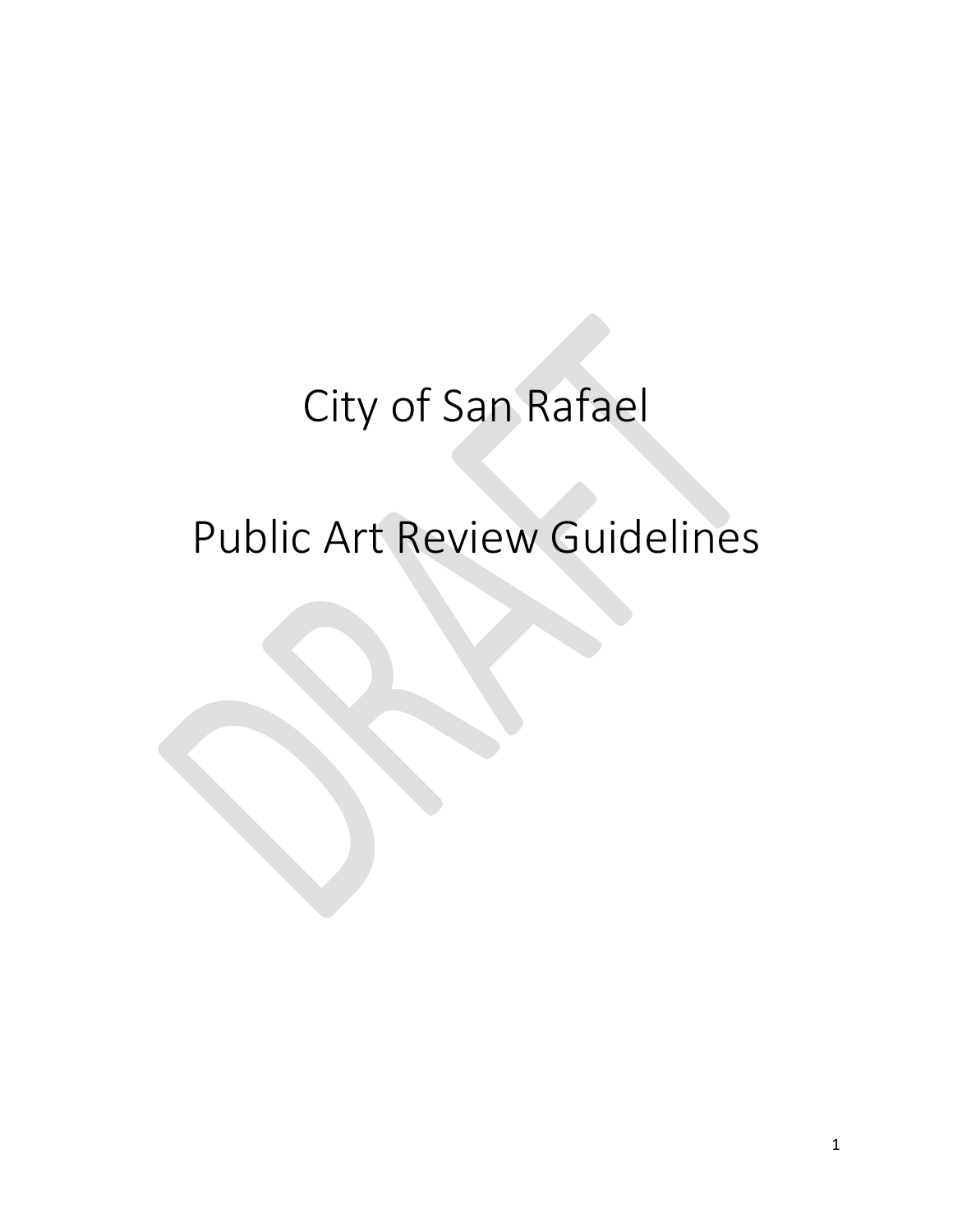## Introduction

The City of San Rafael recognizes the critical value that public art provides to our community. Public art is accessible and free for all to enjoy. From providing cultural enrichment to driving economic development, public art plays an important role in developing thriving, vibrant communities. In 2017, the City of San Rafael's Downtown corridor was selected as one of ten California Cultural Districts by the California Arts Council. The arts district provides a unique place to create and appreciate arts and culture – San Rafael arts partners provide programming for people to come together, make connections, and get involved in the larger community.

Recently, the City has experienced an increase in interest in public art projects from the community, with individuals and groups across the City exploring opportunities to develop public art projects. In response to this increase in demand, the City of San Rafael is looking to partner with and support those interested in pursuing public art projects.

To facilitate the public art approval process, the City has developed a Public Art Review Board (Board) and a streamlined Public Art Review Process. This document outlines the roles and responsibilities of the Board, along with the process and selection criteria for those interested in partnering with the City on a public art project. As the City moves forward with this new program, there will be ongoing review and iteration to build a strong program that is responsive to community needs and that incorporates lessons learned.

## Definitions of Public Art

## Art, Work(s) of Art or Art Works

The objects or activities resulting from the application of skill and taste to production of tangible objects, designs, performances, and/or environments according to aesthetic principles, including, but not limited to: painting, sculptures, engravings, carvings, frescoes, murals, collages, mosaics, statues, tapestries, photographs, drawings, crafts, installations, digital and light-based works, fabric, and textile works, earthworks, performance art, and conceptual works.

## Public Art

Works of art, both publicly and privately owned, which are located on property that is owned, occupied, or managed by the City.

## Public Art Review Board

The Public Art Review Board (the Board) is the entity appointed by the City Council to help administer the public art review process and to advise the City Council on public art installations.

#### Role and Responsibilities

The Public Art Review Board will:

- **Work with Staff in the review and approval of public art projects.**
- Review all proposals for public art and recommend select projects to City Council for approval.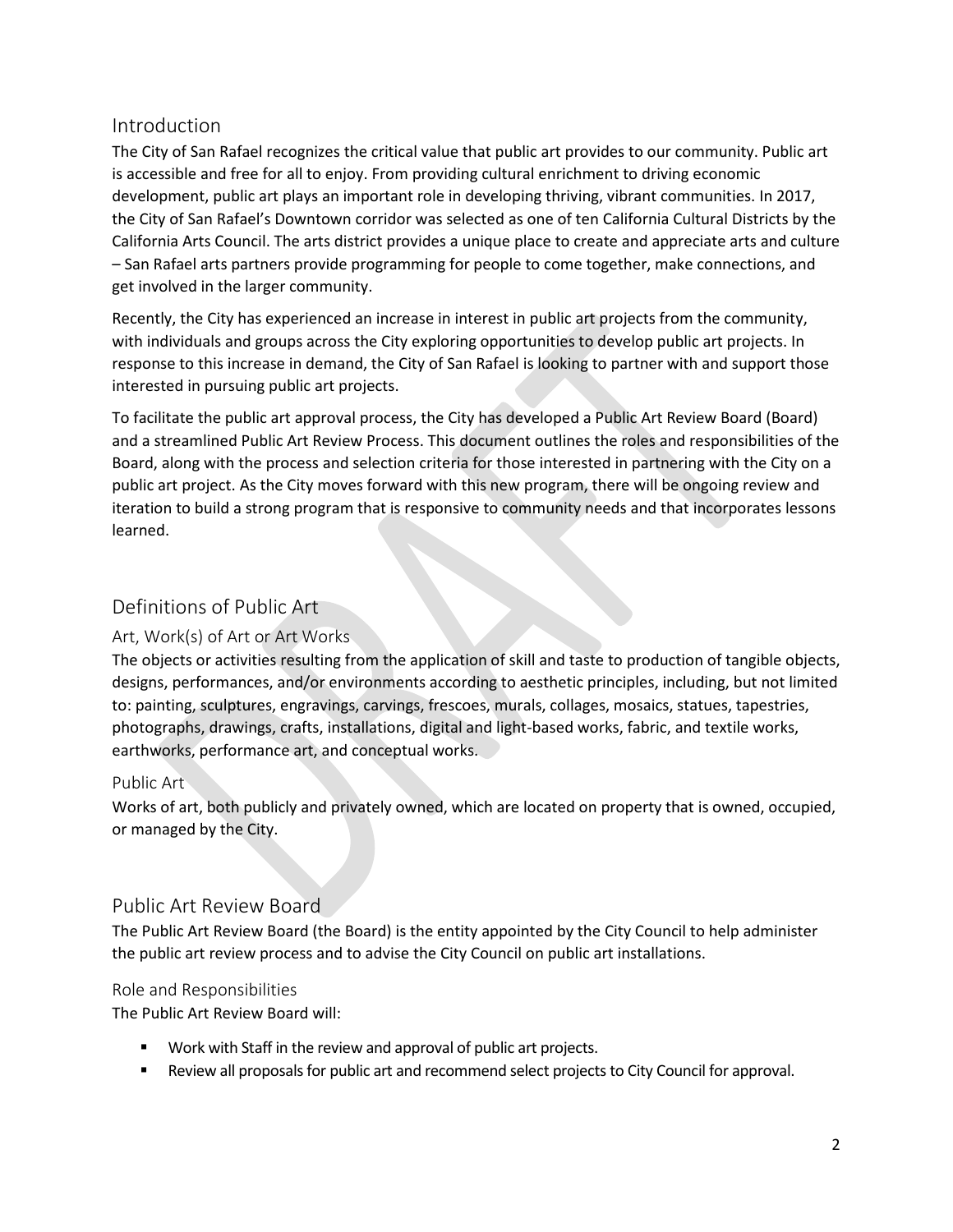- Monitor the overall development of public art projects, encouraging balance over time with respect to background, gender, and other identities of artists selected and also with respect to styles of expression, media, and genre.
- **Provide opportunities for community input and resident participation.**
- Use the criteria established in the City's Public Art Review Process to:
	- o Provide recommendations to City Council regarding long-term (greater than one year) public art installations.
	- o Approve applications for short-term (one year or less) public art exhibitions. At staff's discretion, certain short-term projects may be required to obtain City Council approval, depending on project impact.

#### Membership

The Public Art Review Board membership will consist of:

- A total of 5 voting members including:
	- o One Design Review Board voting member
	- o One Park & Recreation Commission voting member
	- o Three at large voting members that reflect the diversity of San Rafael, with professional qualifications in the visual arts and/or civic design, such as artists, architects, landscape architects, arts educators, arts administrators, urban designers, urban planners, or owners/managers of a creative business.
	- $\circ$  Members of the Board shall be at least 18 years of age and reside within the City limits.
- **The Councilmember in whose district the public art is proposed will participate as a non-voting** liaison to the City Council as part of the selection process.

The at-large members will be selected by the City Council and will serve a maximum of two (2) four (4) year terms. The representatives from the Design Review Board and the Park and Recreation Commission will be selected by the Design Review Board and the Park and Recreation Commission, respectively, and will serve a maximum of two (2) two (2) year terms. However, if there is a vacancy, the Design Review Board or Park and Recreation Commission has the authority to extend the current representative's term at their discretion. Board Members serve at will and are subject to appointment and/or removal at the discretion of City Council. Board members will select a Chair and Vice Chair, who will serve two (2) year terms.

## Meetings

The Board holds publicly noticed meetings on a quarterly basis but may meet more frequently or schedule ad hoc meetings, as needed. A member who fails to attend two (2) consecutive meetings without notifying the staff liaison, or six (6) absences in any term, shall automatically be removed from the board, and the City Council shall promptly fill that vacancy.

#### Conflict of Interest

A member of the Board who has a financial, business, familial or personal relationship regarding a matter coming before the Board shall disqualify themself from all participation in that matter.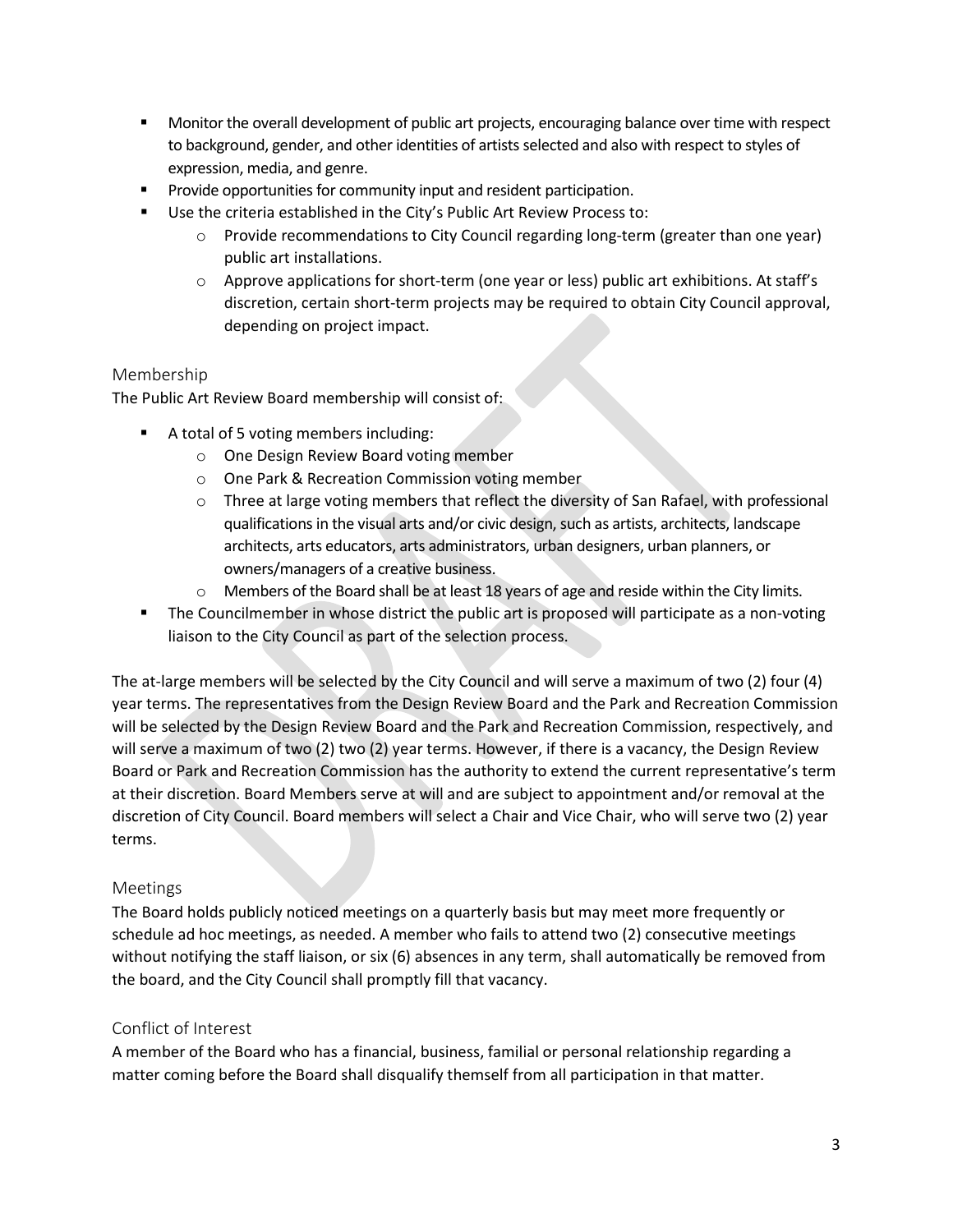## Public Art Review Process

The City of San Rafael welcomes proposals for the creation and display of public artworks and exhibitions on property that is owned, occupied, or managed by the City.

The Public Art review process is overseen by the Public Art Review Board, with support from the Library and Recreation Department. The process encompasses both short-term (one year or less) and long-term (more than one year) projects. Those seeking letters of support from the City for a project or grant application would also utilize this process.

#### Process Overview

For short-term proposals, the Public Art Review Board has the authority to approve exhibitions. For long-term projects, the Public Art Board will issue a recommendation to City Council to approve or reject a proposal. At staff's discretion, certain short-term projects may be required to obtain City Council approval, depending on project impact.

Completed proposals must be received no later than eight (8) weeks prior to the Public Art Review Board meeting at which they will be reviewed. Proposals will be deemed complete at the discretion of staff. The Public Art Review Board holds quarterly public meetings, with an annual schedule of meetings and proposal deadlines published on the City's website. The Board may meet more frequently or schedule ad hoc meetings, as needed.

This flow chart outlines the steps in the public art review process.

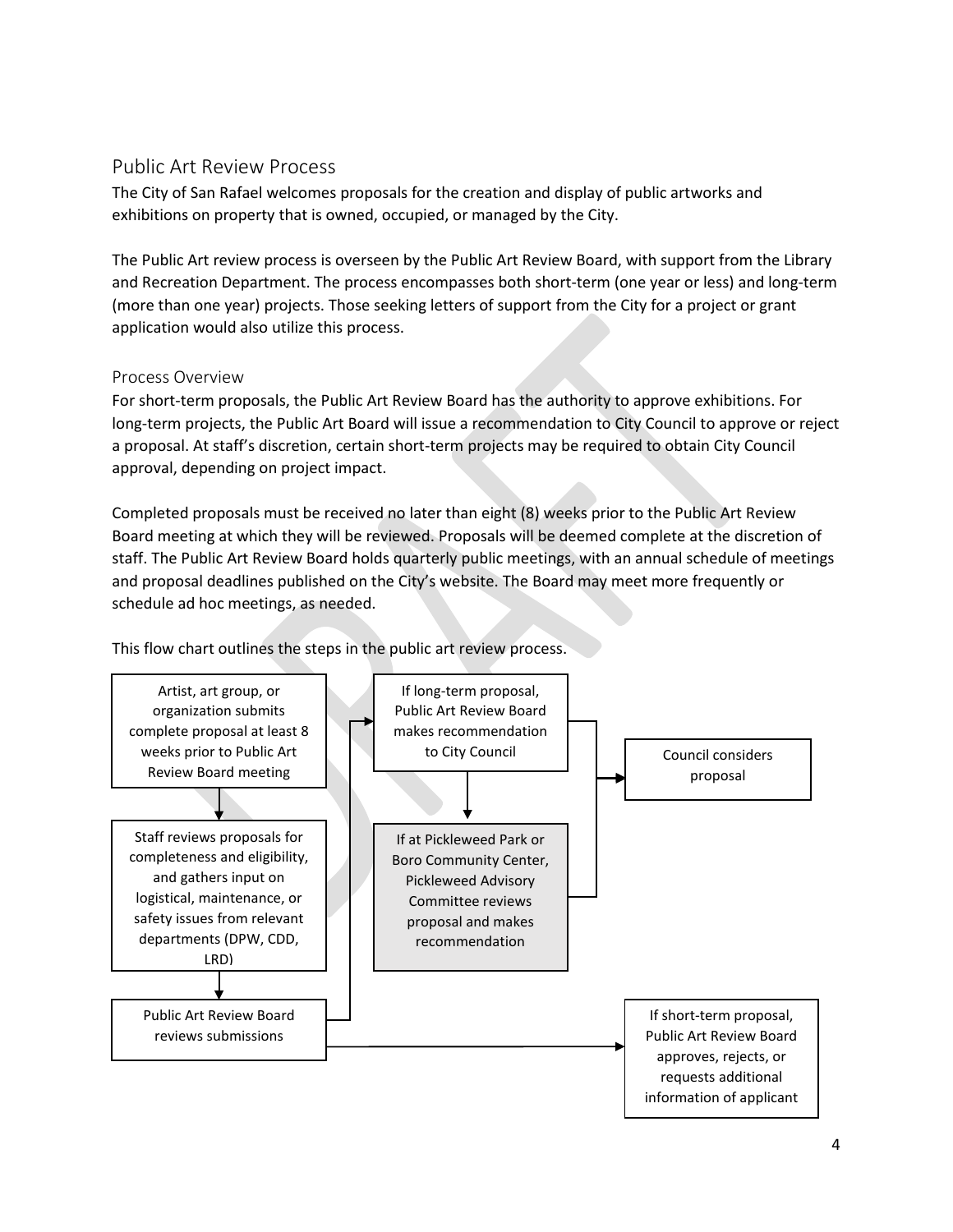Public Art Selection Criteria

The Public Art Review Board will use the following criteria when reviewing and prioritizing submissions for art on public property.

**Project Readiness:** Projects can demonstrate readiness through completeness of design, skill/experience of the artist(s) or project manager(s), secured funding for art piece and cost of installation, successful community engagement, identification of an appropriate site, and proposed schedule. The Public Art Review Board may encourage an applicant to reapply, if they deny a proposal as not sufficiently ready but with specific promise to demonstrate future readiness.

**Qualifications:** Artists, artist teams, or project manager must be able to demonstrate, through past work – as evidenced in a resume, portfolio, and reference – their ability to create quality artwork and act with the utmost professionalism. In most cases, artists have considerable training and experience working professionally at and have been compensated for their art. For certain projects, the City will consider emerging or non-professional artists, who are working under the guidance of a professional mentor or art teacher.

**Funding:** Projects should have a funding source identified and project implementation will be contingent upon receipt of full funding for the project. The City does not provide project funding for public art.

**Community Engagement:** Proposed projects that have completed their own public engagement process will be prioritized.

For long-term projects (installation planned for more than one (1) year):

 A minimum of one (1) public meeting and three (3) letters of support are recommended. Successful public meetings might involve the local homeowner's association (HOA), neighborhood associations, or business owners. The Public Art Review Board must be informed of these meetings ahead of time and allowed the opportunity to attend.

For short-term projects that are viewable within the public right-of-way:

A minimum of two (2) letters of support is recommended.

In both instances, it is recommended that one of the letters of support be from the local HOA or neighborhood association(s), if applicable. Short-term projects inside a public facility are not required to conduct community engagement, outside of that undertaken through the Public Art Review Board process.

**Maintenance:** Works of art will have reasonable maintenance requirements and these requirements shall be compatible with routine City maintenance procedures. For projects that require more maintenance than current City budgets and staffing allow or a specific expertise, the project must set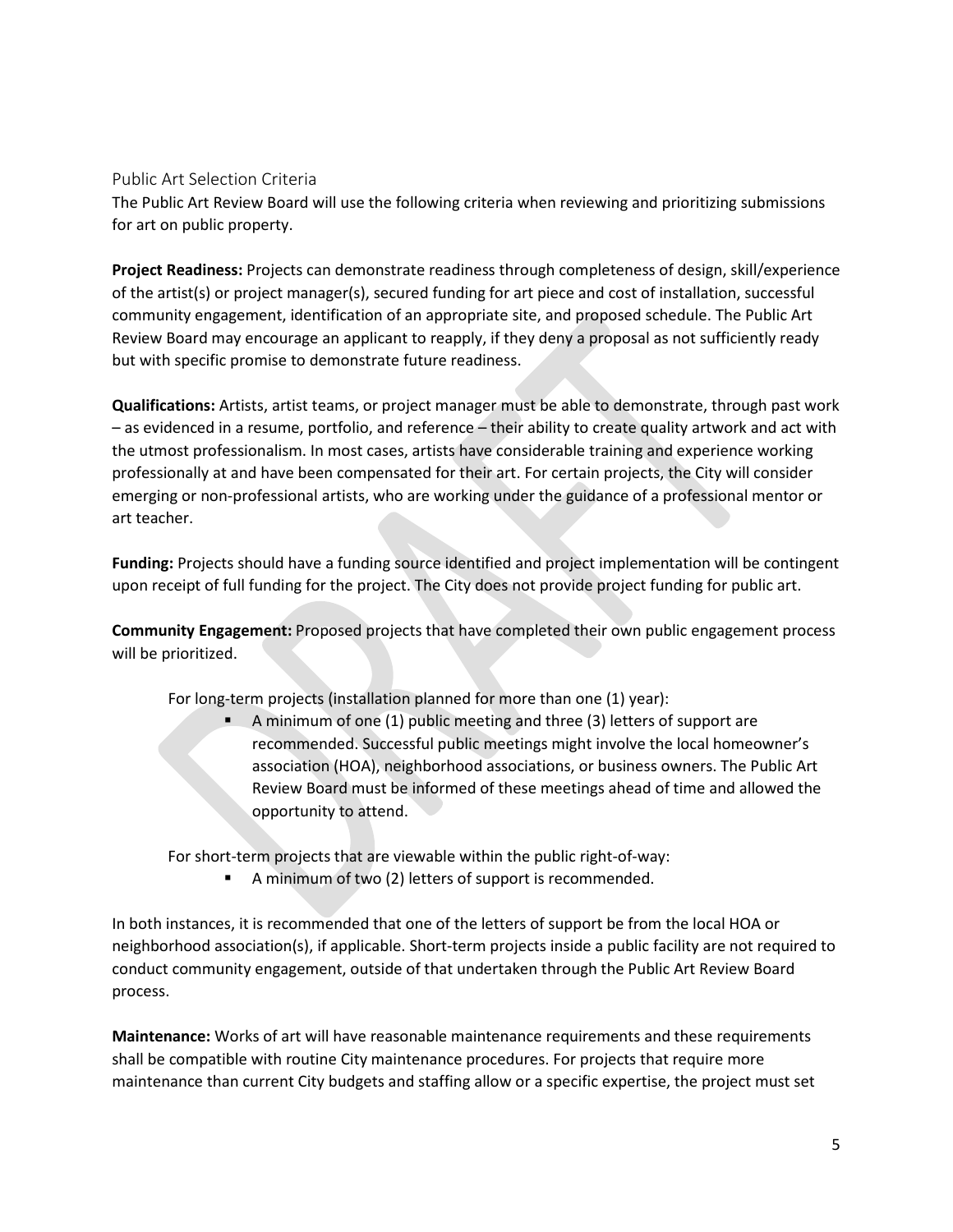aside sufficient maintenance funding for the duration of the project and must develop an agreement for maintenance to be performed by private parties, as approved by City staff.

**Design:** Works of art will be designed in consideration of the relevance and appropriateness of the work to the context of the site and in alignment with public safety and decency.

- **The artwork will not portray themes that may be interpreted as derogatory as to race,** religion, sexual orientation, natural origin, or physical or mental disability. The artwork will not contain content, signage, names, logos, or subject matter that could be construed as advertising or as religious or sexual in nature nor will it promote a political candidate or include political text. Any content considered obscene or indecent by community standards will be denied.
- **The design of the artworks will take into consideration issues associated with public spaces** such as security, theft, vandalism, etc.
- **The design of the artworks will consider the specific needs and use patterns of the public** space in which they will be located. For example, in parks, works of art will not block critical view corridors or impede public usage of key open space.

**Diversity:** Artists and the City's public art collection should reflect the diversity of San Rafael's community. The Public Art Review Board shall monitor the overall development of public art projects, encouraging balance in the City's collection over time with respect to background, gender, and other identities of artists selected and also with respect to styles of expression, media, and genre.

## Timeframe for Artworks

For artworks on City property, all works approved by the Public Art Review Board shall be considered temporary installations, with specific provisions regarding future disposition. The Board shall determine the timeframe for the artwork to be displayed with input from the artist, after which the artwork will be reviewed and the timeframe extended, the work purchased, donated, removed, or moved. It is anticipated that some artworks will have a timeframe of five or ten years, while others may be longerterm. Setting a timeframe allows for both artist and the City to define the terms of display and to reassess the work within its larger context, such as changes to the site/location, in the community, to the artwork itself, and other factors. The Board shall set review criteria for reviewing future actions in relation to the artwork at the end of the work's timeframe.

#### **Criteria for Reviewing Artwork Upon Completion of Timeframe**

When the negotiated timeframe for a work of art has expired, the City will act in accordance with the terms of the artist agreement. Under the agreement it may, in its discretion, choose to extend the time period of the work, make it a permanent part of the collection, accept it as a donation, or purchase, remove, or move it. The Board will decide according to the following criteria, which would support continuation of the artwork.

- The community supports the continued presence of the artwork.
- The artwork is of high artistic quality and/or offers alternative artistic value, such as an educational piece.
- The artwork and/or artist add to the diversity of the collection.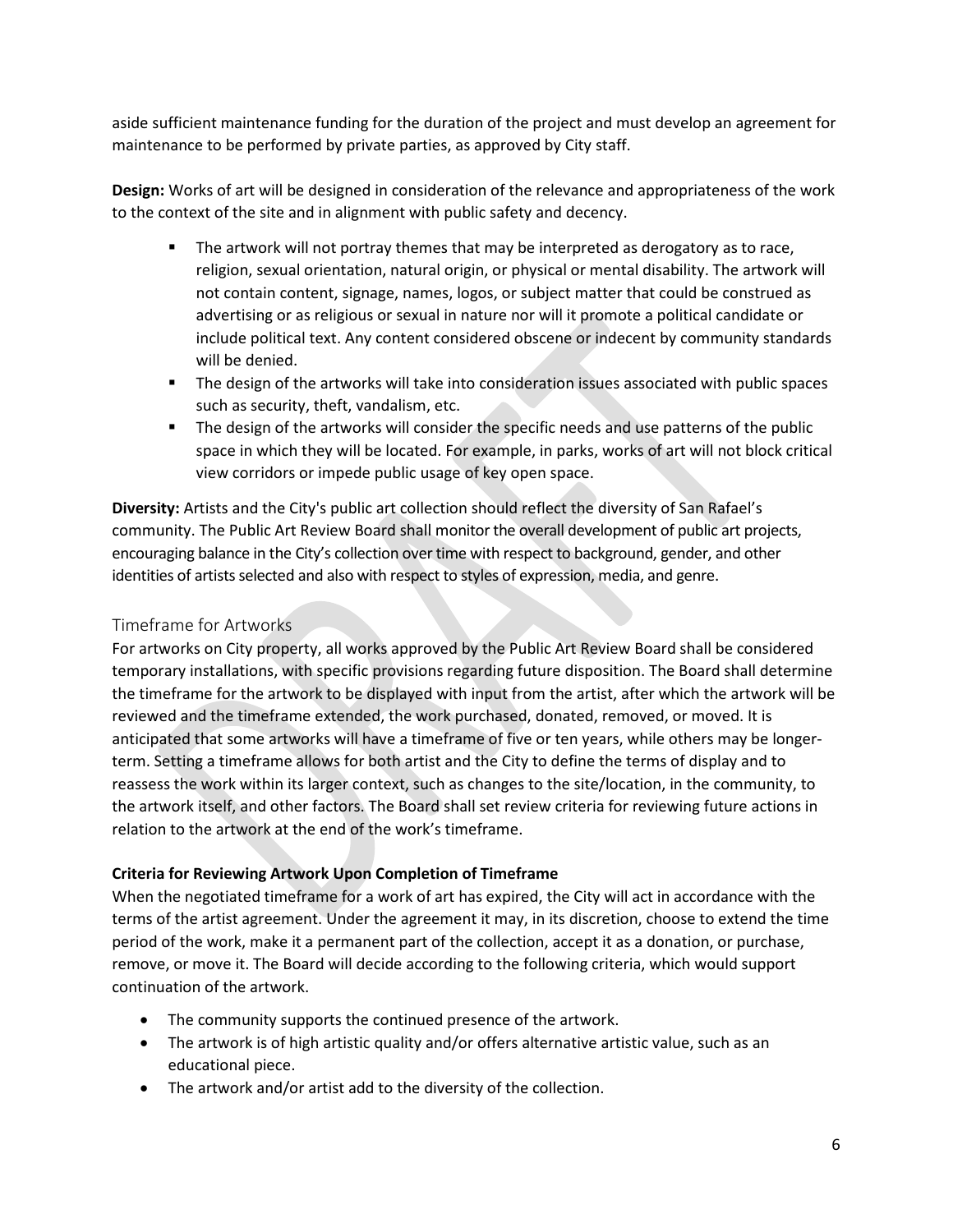- Maintenance and conservation of the artwork are manageable.
- The site is and will continue to be City property and a suitable location for the artwork.

#### **Criteria for Removal of Art Works**

At any time, a work of art may be removed at City's sole discretion for one or more of the following reasons:

- The condition or security of the artwork cannot be reasonably guaranteed.
- There is an emergency event such as a fire, storm, or other climate-related event.
- The artwork is damaged, and repair is infeasible, or the cost of repair is disproportionate to the value of the artwork.
- The artwork requires unanticipated, excessive maintenance due to design flaws or other factors.
- The artwork endangers public safety.
- The site of the artwork is so severely altered or there are planned renovations/site improvements such that the artwork is no longer compatible or relevant.
- The property on which a site-specific artwork is located is no longer owned by the City of San Rafael.
- There has been sustained and overwhelming public objection to the artwork over a period of time.
- The artwork has been stolen or destroyed.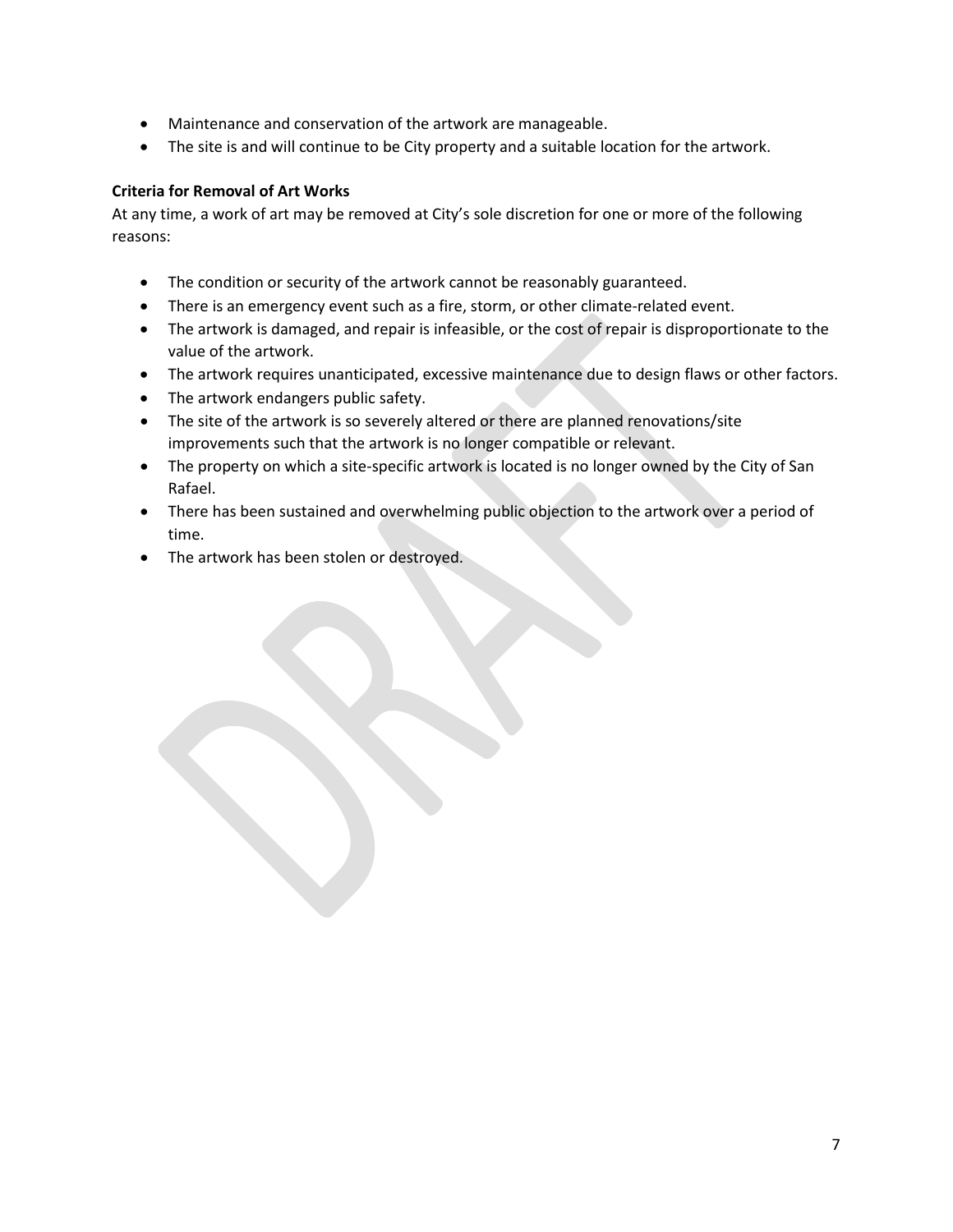## How to Apply

Please follow the steps below to apply for a public art installation on City public property. Your application can be submitted via email [\(publicart@cityofsanrafael.org\)](mailto:publicart@cityofsanrafael.org) or mailed to the Library & Recreation Director at 618 B Street, San Rafael, CA 94901.

#### **Proposal Requirements**

The proposal must include the following components:

- Name of artist and/or proposer team
- Artist, Artist Team, or Project Manager Resume or Qualifications
- Detailed project description including:
	- o Description of proposed concept
	- o Illustrations, drawings, or samples of the proposed artwork
	- o Materials and media
	- o Proposed Site
	- o Timeline for installation
	- o Estimated budget for installation and funding source(s) including:
		- **EXECUTE:** Artist Stipend (if applicable)
		- **Artist Fee**
		- **Naterials**
		- **Installation**
		- **Maintenance (if included)**
		- **•** Other project costs (insurance, permits, etc.)
	- o Project maintenance details/instructions
	- o Anticipated life of project (6 months, 1 year, 2 years, 10 years, etc.)
- Structural integrity and ADA compliance
- Community engagement/support documentation
- Applicant must agree to the general terms set forth in the City's license agreement, including insurance requirements

#### **Selection Process**

The artists will prepare and submit a completed proposal to the Public Art Review Board. Proposals will be deemed complete at the discretion of staff. Proposals must be received no later than eight (8) weeks prior to the meeting at which they will be reviewed. The Board holds quarterly public meetings, with an annual schedule of meetings and proposal deadlines published on the City's website.

The Board may ask for an in-person meeting/presentation. The final recommendation of the Board will be made to staff. For projects with an anticipated life of greater than one-year, final approval will be made by the City Council. At staff's discretion, certain short-term projects may be required to obtain City Council approval, depending on project impact. The City strives to provide a decision on projects within three to four months of receipt of an application.

All questions about the process can be submitted to [publicart@cityofsanrafael.org.](mailto:publicart@cityofsanrafael.org)